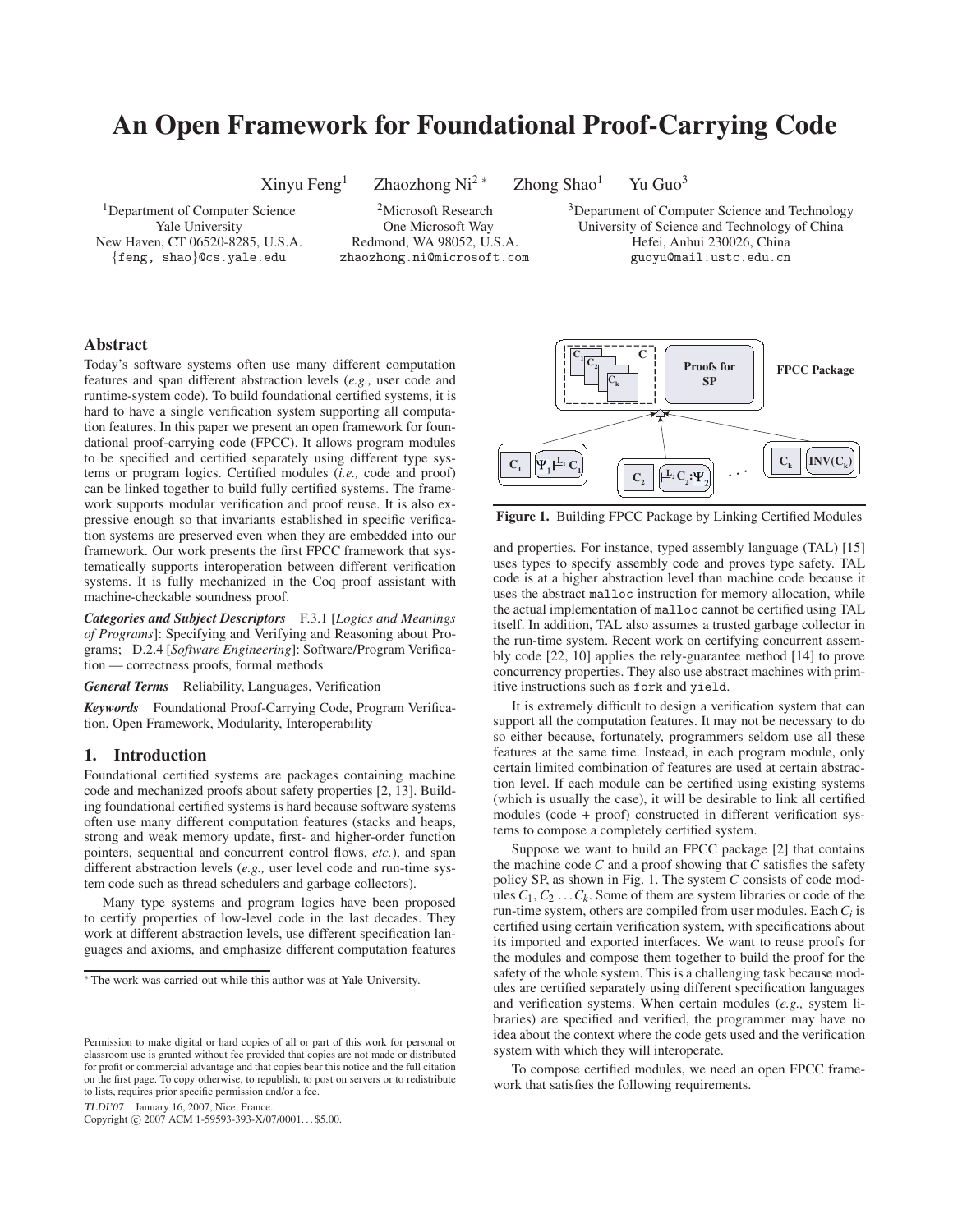- *Modularity:* modules should be specified and certified separately; when they are linked together, the proof for each module should be reused.
- *Extensibility:* the framework should not be just designed for specific combination of verification systems; instead, it should support any specification languages and verification systems (foreign systems hereafter); furthermore, new systems should be easily created and integrated into this framework.
- *Expressiveness:* the framework should preserve the invariants established in foreign systems so that we can infer interesting properties about the composed program other than the simple type-safety property.

Existing PCC systems [3, 13, 8] only support constructing foundational proofs for a specific verification system. They do not support interoperation. The only exception is the work done by Hamid and Shao [12] which shows the interoperation between two specific systems (TAL and CAP). Making existing FPCC frameworks open is by no means trivial. The syntactic approach to FPCC [13, 8] simply formalizes the global syntactic soundness proof of verification systems in a mechanized meta-logic framework. It is unclear how different foreign verification systems can interoperate. The Princeton FPCC system [3, 4, 19] uses a semantic approach. They construct FPCC for TAL by building semantic models for types. The semantic approach may potentially have good support to interoperability, but it is unclear how it will be extended to support reasoning about concurrent programs.

Most importantly, the step-indexed model [4] is defined specifically for type safety (*i.e.,* program never gets stuck). It is hard to use the indexed model for embedded code pointers to support Hoarestyle program logics, which can certify the partial correctness of programs with respect to program specifications. More discussion about related work will be given in Section 7.

In this paper, we propose an open framework, OCAP, for developing foundational proof-carrying code. OCAP is the first FPCC framework which systematically supports interoperation of different verification systems. It lays a set of Hoare-style inference rules above the raw machine semantics, so that proofs can be constructed following these rules instead of directly using the mechanized meta-logic. Soundness of these rules are proved in the metalogic framework with machine-checkable proof, therefore these rules are not trusted. OCAP is modular, extensible and expressive, therefore it satisfies all the requirements mentioned above for an open framework. Our work on OCAP builds upon previous work on program verification but makes the following new contributions:

- OCAP is built to reason about real machine code, but it still allows user level code to be specified and certified with higherlevel abstractions. Instead of introducing higher-level primitive operations in the machine, we let user code call runtime which implements the required functionality. Runtime code can be fully certified in a different verification system.
- OCAP supports modular verification. When user code and runtime code are specified and certified, no knowledge about the other side is required. Modules certified in one verification system can be easily adapted to interoperate with other modules in a different system without redoing the proof.
- OCAP uses an extensible and heterogeneous program specification. Taking advantage of Coq's support of dependent types, specifications in foreign systems for modules can be easily incorporated as part of OCAP specifications. The heterogeneous program specification also allows OCAP to specify embedded code pointers, which enables OCAP's support for modularity.
- The assertions used in OCAP inference rules are expressive enough to specify invariants enforced in most type systems and program logics, such as memory safety, well-formedness of stacks, non-interference between concurrent threads, *etc.*. The soundness of OCAP ensures that these invariants are maintained when foreign systems are embedded in the framework.
- Our applications of OCAP to support interoperation of verification systems are interesting in their own right. In the first application, we show how to link user code in TAL with a simple certified memory management library. TAL only supports weakmemory update and the free memory is invisible to TAL code. The memory management library is specified in SCAP [11], which supports reasoning about operations over free memory and still ensures that the invariants of TAL code is maintained. In our second application, we show how to construct FPCC for concurrent code *without* trusting the scheduler. The user thread code is certified using the rely-guarantee method [14], which supports thread modular verification; the thread scheduler is certified as sequential code in SCAP. They are linked in OCAP to construct FPCC packages.

In the rest of this paper, we first present in section 2 the basic settings of the meta-logic and the machine we use to construct FPCC. We propose our OCAP framework in section 3. In section 4 we illustrate the embedding of a specific verification system, SCAP, in the OCAP framework. Then we show our two applications involving interoperation between different systems in section 5 and 6. Finally we discuss related work and conclude in section 7.

# **2. Basic Settings for FPCC**

In the FPCC framework, the operational semantics of machine instructions is formalized in a mechanized meta-logic. Program logics or type systems are formally defined in the meta-logic with machine checkable soundness proof, resulting in smaller TCB for the safety proof. In this section, we introduce the meta-logic we use for OCAP and present the formulation of our target machine.

## **2.1 The Mechanized Meta-Logic**

We use the calculus of inductive constructions (CiC) [18] as our meta-logic, which is an extension of the calculus of constructions (CC) with inductive definitions. CC corresponds to Church's higher-order predicate logic via the Curry-Howard isomorphism. CiC is supported by the Coq proof assistant [6], which we use to implement the results presented in this paper.

$$
(Term) A, B ::= Set | Prop | Type | X | \lambda X : A.B | A B | A → B
$$
  
|∀X : A. B | inductive def. | ...

The syntax of commonly used CiC terms are shown above, where Prop is the universe of all propositions, and Type is the (stratified) universe of all terms.  $A \rightarrow B$  represents function spaces. It also means logical implication if *A* and *B* have kind Prop. Meanings of other terms will be explained at the time they are used.

## **2.2 The Target Machine**

The syntax of machine programs is defined in Fig. 2. A machine program P contains a code heap C, an updatable program state S and a program counter pc pointing to the next instruction to execute.  $\mathbb C$  is a partial mapping from code labels ( $f$ ) to instructions. The program state consists of a data heap  $H$  and a register file  $R$ .  $H$ is a partial mapping from memory locations (1) to word values.  $\mathbb R$ is a total function from registers to word values.

To simplify the presentation, we do not model the von Neumann architecture since reasoning about self-modifying code is beyond the scope of this paper. We model the code and data heaps separately and make the code heap read-only. Also, we only show a small set of commonly used instructions. Adding more instructions to the framework is straightforward.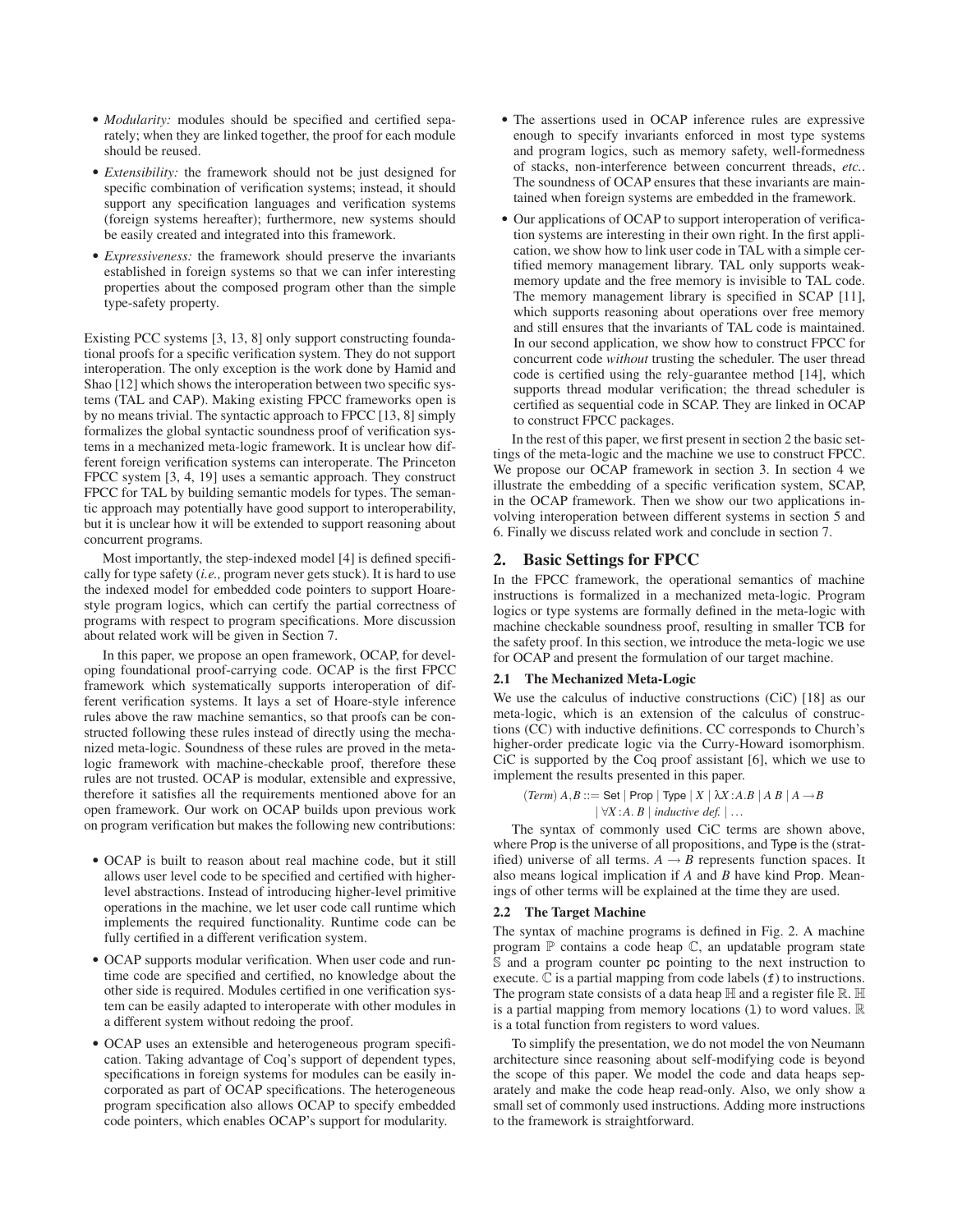

**Figure 4.** OCAP: an open framework for FPCC

| (Program)                                                      | $\mathbb{P}$ ::= (C, S, pc)                                                                                                                                   |
|----------------------------------------------------------------|---------------------------------------------------------------------------------------------------------------------------------------------------------------|
| (CodeHeap)                                                     | $\mathbb{C}$ := { $f \rightsquigarrow t$ } <sup>*</sup>                                                                                                       |
|                                                                | $(State)$ $\mathbb{S}$ $::=(\mathbb{H},\mathbb{R})$                                                                                                           |
|                                                                | $(Memory)$ $\mathbb{H}$ $::=\{1 \rightsquigarrow \mathbf{w}\}^*$                                                                                              |
|                                                                | $(RegFile)$ $\mathbb{R}$ $::=\{\mathbf{r} \rightsquigarrow \mathbf{w}\}^*$                                                                                    |
| (Register)                                                     | $\mathbf{r}$ $::=\{\mathbf{r}_k\}^{k\in\{031\}}$                                                                                                              |
|                                                                | $(Labels)$ f, 1, pc ::= n (nat nums)                                                                                                                          |
|                                                                | $(Word) \t w ::= i (integers)$                                                                                                                                |
|                                                                | $(Instr)$ $\qquad$ ::= addu $\mathbf{r}_d$ , $\mathbf{r}_s$ , $\mathbf{r}_t$   addiu $\mathbf{r}_d$ , $\mathbf{r}_s$ , $\mathbf{w}$   bgtz $\mathbf{r}_s$ , f |
|                                                                | $ \text{lw } \mathbf{r}_t, \mathbf{w}(\mathbf{r}_s) $ subu $\mathbf{r}_d, \mathbf{r}_s, \mathbf{r}_t  $ sw $\mathbf{r}_t, \mathbf{w}(\mathbf{r}_s)$           |
|                                                                | $ $ if $ $ ialf $ $ ir $r_{s}$                                                                                                                                |
| $(InstrSeq)$ $\mathbb{I}$ $::=1 \mid \mathfrak{t}; \mathbb{I}$ |                                                                                                                                                               |

**Figure 2.** The Target Machine TM

|                                     | $\mathbb{C}, (\mathbb{H}, \mathbb{R}), \text{pc}) \longmapsto \mathbb{P}$       |                                       |
|-------------------------------------|---------------------------------------------------------------------------------|---------------------------------------|
| if $\mathbb{C}(\mathsf{pc})$<br>$=$ | then $\mathbb{P} =$                                                             |                                       |
| $\mathbf f$                         | $(H, \mathbb{R}),$ f                                                            |                                       |
| $\mathsf{irr}_s$                    | $(\mathbb{H}, \mathbb{R}), \mathbb{R}(\mathbf{r}_{s})$                          |                                       |
| jal f                               | $(\mathbb{C}, (\mathbb{H}, \mathbb{R}\{r_{31} \rightarrow pc+1\}), \mathbf{f})$ |                                       |
| bgtz $r_s$ , f                      | $(\mathbb{C}, (\mathbb{H}, \mathbb{R}), \text{pc}+1)$                           | $\mathbb{R}(\mathtt{r}_s) \!\leq\! 0$ |
|                                     | $\mathbb{C}, (\mathbb{H}, \mathbb{R}), \mathtt{f})$                             | $\mathbb{R}(\mathtt{r}_s)\!>\!0$      |
| other t                             | $\mathbb{C},$ Next <sub>1</sub> ( $\mathbb{H}, \mathbb{R}$ ), pc+1)             |                                       |

| . .<br>۰.<br>٠ |
|----------------|
|----------------|

| if $t =$                                               | then Next <sub>1</sub> ( $\mathbb{H}, \mathbb{R}$ ) =                                               |
|--------------------------------------------------------|-----------------------------------------------------------------------------------------------------|
| addu $r_d, r_s, r_t$                                   | $(\mathbb{H}, \mathbb{R}\{\mathbf{r}_d \sim \mathbb{R}(\mathbf{r}_s) + \mathbb{R}(\mathbf{r}_t)\})$ |
| addiu $r_d, r_s, w$                                    | $(\mathbb{H}, \mathbb{R}\{r_d \sim \mathbb{R}(r_s)+\mathbf{w}\})$                                   |
| $\mathsf{lw}\; \mathbf{r}_t, \mathsf{w}(\mathbf{r}_s)$ | $(\mathbb{H}, \mathbb{R}\{\mathbf{r}_t \sim \mathbb{H}(\mathbb{R}(\mathbf{r}_s)+\mathbf{w})\})$     |
|                                                        | when $\mathbb{R}(\mathbf{r}_s)+\mathbf{w}\in dom(\mathbb{H})$                                       |
| subu $\mathbf{r}_d, \mathbf{r}_s, \mathbf{r}_t$        | $(\mathbb{H}, \mathbb{R}\{\mathbf{r}_d \sim \mathbb{R}(\mathbf{r}_s) - \mathbb{R}(\mathbf{r}_t)\})$ |
| SW $\mathbf{r}_t$ , $\mathbf{w}(\mathbf{r}_s)$         | $(\mathbb{H}\{\mathbb{R}(\mathbf{r}_s)+\mathbf{w}\sim\mathbb{R}(\mathbf{r}_t)\},\mathbb{R})$        |
|                                                        | when $\mathbb{R}(\mathbf{r}_s)+\mathbf{w}\in dom(\mathbb{H})$                                       |

**Figure 3.** Operational Semantics of TM

To lay some structure over the flat code heap C, we use the instruction sequence  $\mathbb I$  to represent a basic code block.  $\mathbb C[f]$  extracts from C a basic block ending with a jump instruction.

$$
\mathbb{C}[\mathtt{f}] = \left\{ \begin{array}{cl} \mathbb{C}(\mathtt{f}) & \text{if } \mathbb{C}(\mathtt{f}) = \mathtt{j} \, \mathtt{f}' \, \text{or} \, \mathbb{C}(\mathtt{f}) = \mathtt{j} \, \mathtt{r}_s \\ \mathbb{C}(\mathtt{f}); \, \mathbb{I} & \text{if } \mathtt{f} \in \textit{dom}(\mathbb{C}) \text{ and } \mathbb{I} = \mathbb{C}[\mathtt{f}+1] \\ \text{undefined} & \text{otherwise} \end{array} \right.
$$

We define the operational semantics of machine programs in Fig. 3. One-step execution of a program is modeled as a transition relation  $\mathbb{P} \longmapsto \mathbb{P}'$ .  $\mathbb{P} \longmapsto^k \mathbb{P}'$  means  $\mathbb{P}$  reaches  $\mathbb{P}'$  in *k* steps, and  $\mapsto^*$  is the reflexive and transitive closure of the step-relation. The auxiliary (partial) function  $Next<sub>1</sub>(-)$  defines the effects of sequential instructions over program states.

## **2.3 Program Safety**

The FPCC framework is used to construct the mechanized proof about program safety. Safety of the program means the execution

of the program  $\mathbb P$  satisfies certain safety policy SP, which can be formalized as follows:

$$
\forall \mathbb{P}'. (\mathbb{P} \longmapsto^* \mathbb{P}') \rightarrow SP(\mathbb{P}').
$$

Usually we use the invariant-based proof to prove the program safety. We first define a program invariant INV which is stronger than the safety policy. Then we prove that

1. the initial program  $\mathbb{P}_0$  satisfies INV, *i.e.*, INV( $\mathbb{P}_0$ );

2.  $\forall \mathbb{P}.\mathsf{INV}(\mathbb{P}) \rightarrow \exists \mathbb{P}'. (\mathbb{P} \longmapsto \mathbb{P}') \wedge \mathsf{INV}(\mathbb{P}').$ 

Using CiC as the meta-logic, we can support very general specifications of the safety policy, which may range from simple type safety (*i.e.,* programs never get stuck) to correctness of programs with respect to their specifications (a.k.a. partial correctness). For instance, we can ensure the type safety by defining  $SP(\mathbb{P})$  as:

$$
\mathsf{OneStep}(\mathbb{P}) \triangleq \exists \mathbb{P}'. \mathbb{P} \longmapsto \mathbb{P}'.
$$

Such an SP can be trivially implied by the invariant-based proof method. On the other hand, suppose we have a program specification Ψ which defines the loop-invariants at certain points of the program. We can define SP as:

$$
\text{SP}(\mathbb{P}) \stackrel{\Delta}{=} \text{OneStep}(\mathbb{P}) \land (\mathbb{P}.\text{pc} \in \text{dom}(\Psi) \rightarrow \Psi(\mathbb{P}.\text{pc})\ \mathbb{P}.\mathbb{S}),
$$

which says that the program can make one step, and that if it reaches the point where a loop invariant is specified in Ψ, the loop invariant will hold over the program state. In this way, we capture the partial correctness of programs.

An FPCC package represented in the meta-logical framework is then a pair *F* containing the program and a proof showing that the program satisfies the safety policy [13]. Through Curry-Howard isomorphism, we know that

 $F \in \Sigma \mathbb{P} : Program. \forall \mathbb{P}'. (\mathbb{P} \longmapsto^* \mathbb{P}') \rightarrow SP(\mathbb{P}'),$ 

where  $\Sigma x$ : *A*.*P*(*x*) represents the type of a dependent pair.

# **3. The OCAP Framework**

The OCAP framework, as shown in Fig. 4, lays a set of Hoare-style inference rules over the raw machine semantics. Soundness of these rules is proved in the meta-logic with machine checkable proof, so they are not in the TCB. OCAP rules are expressive enough to embed most existing verification systems for low-level code. To embed a verification system  $\mathcal{L}$ , we define an interpretation  $[\![\,.\!]_{\mathcal{L}}$ which maps specifications in  $\mathcal L$  to assertions used in OCAP, then we prove system specific rules/axioms as lemmas based on the the interpretation and OCAP rules. Proofs constructed in each system can be incorporated as OCAP proofs and be linked to compose the complete safety proof.

### **3.1 Overview of Certified Assembly Programming**

We first give an overview of our previous work on certified assembly programming, upon which we develop our OCAP framework.

#### **3.1.1 The CAP system**

Yu *et al.* proposed a simple Hoare-style program logic CAP [21] to certify assembly code. CAP expects a program specification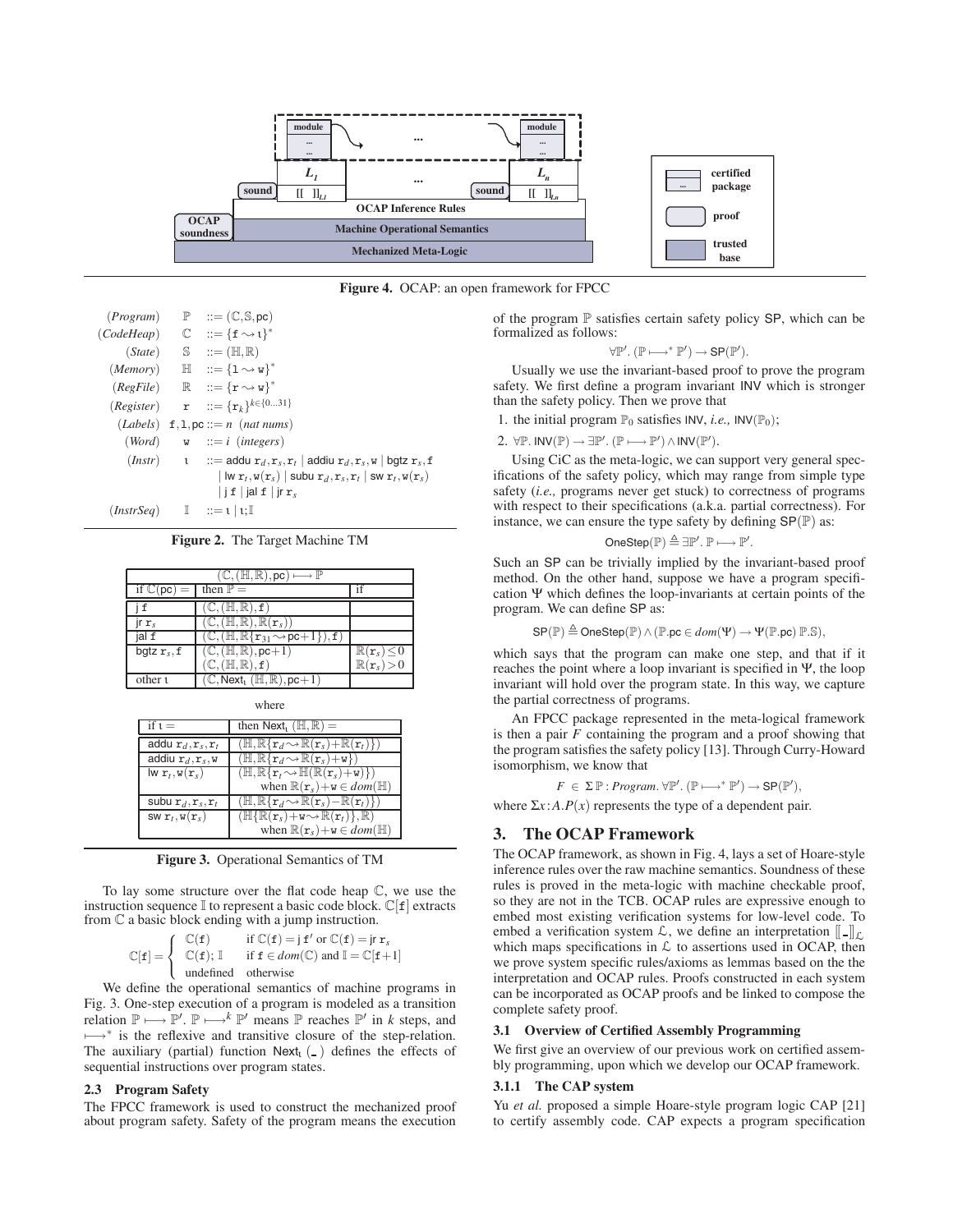

**Figure 5.** Selected CAP Rules

Ψ which collects the loop invariants asserted for each basic code block. Instead of defining its own assertion language in the metalogic, CAP uses the meta-logic as the assertion language (a.k.a. shallow embedding) and each assertion p is a predicate over the program state, as shown below.

$$
(CHSpec) \ \Psi \in \mathit{Labels} \longrightarrow \mathit{StatePred}
$$
  

$$
(StatePred) \ p \in \mathit{State} \rightarrow Prop
$$

*CAP inference rules.* Fig. 5 shows inference rules in CAP. Using the invariant-based proof, CAP enforces the program invariant Ψ  P. As shown in the PROG rule, the invariant requires that:

- Ψ characterize the code heap C and guarantee the safe execution of  $\mathbb{C}$ , *i.e.*,  $\Psi \vdash \mathbb{C}$ : $\Psi$ ;
- there exist a precondition p for the current instruction sequence  $\mathbb{C}[\text{pc}]$  (recall our definition of  $\mathbb{C}[\text{f}]$  in section 2.2); given the knowledge Ψ about the complete code heap, the precondition p will guarantee the safe execution of C[pc], *i.e.,*  $\Psi \vdash \{\texttt{p}\}\texttt{pc} : \mathbb{C}[\texttt{pc}];$
- the current program state S satisfy p.

To certify a program, we only need to prove that the initial program  $(\mathbb{C}, \mathbb{S}_0, \mathsf{pc}_0)$  satisfies the invariant. Soundness of CAP guarantees that the invariant holds at each step of execution.

The CDHP rule defines well formed code heap  $\Psi \vdash \mathbb{C} : \Psi'$ . The rule says that it is safe to execute code in  $\mathbb C$  if the loop invariant asserted at each label  $f$  in  $\Psi'$  guarantees the safe execution of the corresponding basic block  $\mathbb{C}[f]$ , *i.e.*,  $\Psi \vdash {\Psi'(f)}f : \mathbb{C}[f]$ . The  $\Psi$ on the left hand side specifies the preconditions of code which may be reached from C[f]. In other words, Ψ specifies imported interfaces for each basic block in C.

Rules for well-formed instruction sequences ensure that it is safe to execute the instruction sequence under certain precondition. For sequential instructions, the SEQ rule requires that the user find an assertion  $p'$  and prove that the remaining instruction sequence  $\mathbb I$ is well-formed with respect to  $p'$ . Also the user needs to prove that  $p'$  holds over the resulting state of *ι*. Usually  $p'$  can be the strongest postcondition  $\lambda \mathbb{S}$ .  $\mathbb{S}_0 \cdot \mathbb{P} \mathbb{S}_0 \wedge (\mathbb{S} = \text{Next}_1(\mathbb{S}_0))$ . The JR rule essentially requires that the precondition for the target address hold at the time of jump. The proposition codeptr( $f, p$ )  $\Psi$  is defined as follows:

$$
\mathsf{codeptr}(\mathtt{f},\mathtt{p})\ \Psi \triangleq \mathtt{f} \in \mathit{dom}(\Psi) \land \Psi(\mathtt{f}) = \mathtt{p}.
$$

*Soundness.* The soundness of CAP ensures that well-formed programs never get stuck, as shown in Theorem 3.1. Proof for the theorem follows the syntactic approach to proving type soundness [20].

#### **Theorem 3.1 (CAP-Soundness)**

If  $\Psi \vdash \mathbb{P}$ , then for all *n* there exists a  $\mathbb{P}'$  such that  $\mathbb{P} \longmapsto^n \mathbb{P}'$ .

#### **3.1.2 Specifications of embedded code pointers**

CAP is a general framework for assembly code verification, but its specification language (predicates over state) is not expressive enough to specify first class code pointers (*e.g.,* codeptr(f,p) Ψ), which requires the reference to Ψ. A quick attack to this problem may be extending the specification language as follows:

$$
(CHSpec) \Psi ∈ \textit{Labels} \rightarrow \textit{As} \textit{set}
$$
  

$$
(\textit{As} \textit{set}) \text{ a } ∈ \textit{CHSpec} \rightarrow \textit{State} \rightarrow \textit{Prop}
$$
  
and a code pointer **f** with specification **a** is defined as:

 $\text{codeptr}(\mathtt{f},\mathtt{a})\,\triangleq\,\lambda\Psi,\mathbb{S}.$   $\mathtt{f}\in\mathit{dom}(\Psi)\wedge\Psi(\mathtt{f})=\mathtt{a}$ .

Unfortunately, this simple solution does not work because the definitions of *CHSpec* and *Assert* mutually refer to each other and are not well-founded. To break the circularity, Ni and Shao [16] defined a syntactic specification language. In their XCAP, the program specification is in the following form.

> $(CHSpec) \quad \Psi \quad \in \quad \text{Labels} \longrightarrow \text{Assert}$  $(PropX)$  P ::= ...  $(Assert)$  **a**  $\in$  *State*  $\rightarrow$  *PropX*  $(Interp)$   $\lbrack \lbrack \lbrack \cdot \rbrack \rbrack$   $\in PropX \rightarrow (CHSpec \rightarrow Prop)$

The meaning of the extended proposition P is given by the interpretation  $[$ P $]$ Ψ. A code pointer specification codeptr(f, a) is just a built-in syntactic construct in *PropX*, whose interpretation is:

$$
[\![codept(f,a)]\!]_\Psi \stackrel{\Delta}{=} f \in dom(\Psi) \wedge \Psi(f) = a.
$$

"*State*  $\rightarrow$  *PropX*" does not have to be the only form of specification language used for certified assembly programming. For instance, the register file type used in TAL can be treated as a specification language. We can generalize the XCAP approach to support different specification languages [11]. Then we get the following generic framework:

$$
(CHSpec) \quad \Psi \in \text{Labels} \to \text{CdSpec}
$$
\n
$$
(CdSpec) \quad \theta \in \dots
$$
\n
$$
(Interp) \quad [\![\text{-}]\!] \in \text{CdSpec} \to (CHSpec \to State \to Prop)
$$

where the code specification  $\theta$  can be of different forms, as long as appropriate interpretations are defined. A code pointer f with specification  $\theta$  is now formulated as:

$$
\text{codeptr}(\mathtt{f},\theta) \triangleq \lambda \Psi, \mathbb{S}.~\mathtt{f} \in \text{dom}(\Psi) \wedge \Psi(\mathtt{f}) = \theta.
$$

Although generic, this framework is not "open" because it only allows homogeneous program specification Ψ with a specific type of θ. If program modules are specified in different specification languages, the code pointer  $f_1$  specified in the specification language  $\mathcal{L}_1$  is formulated as codeptr( $f_1, \theta_{\mathcal{L}_1}$ ), while code pointer  $f_2$  in  $\mathcal{L}_2$ is specified as codeptr( $f_2, \theta_{\mathcal{L}_2}$ ). To make both codeptr definable, we need a heterogeneous program specification Ψ in OCAP.

#### **3.2 OCAP Specifications**

The first attempt to define the program specifications for OCAP is to take advantage of the support of dependent types in CiC and pack each code specification  $\theta$  with its corresponding interpretation.

$$
(LangTy) \quad \mathcal{L} \quad ::= \quad (Cic \text{ terms}) \in \text{ Type}
$$
\n
$$
(CdSpec) \quad \theta \quad ::= \quad (Cic \text{ terms}) \in \mathcal{L}
$$
\n
$$
(Asser) \quad \mathbf{a} \quad \in \text{ CHSpec} \rightarrow \text{State} \rightarrow \text{Prop}
$$
\n
$$
(Interp) \quad [\!\![\!\! \text{I} \!\! \!\! \text{I}] \!\!]_{\mathcal{L}} \in \mathcal{L} \rightarrow \text{As} \text{set}
$$
\n
$$
(OCdSpec) \quad \pi \quad ::= \langle \mathcal{L}, [\!\! \text{I} \!\! \text{I}] \!\! \text{I}_{\mathcal{L}}, \theta \rangle \in \Sigma X. (X \rightarrow \text{As} \text{set}) * X
$$
\n
$$
(CHSpec) \quad \Psi \quad \in \text{ Labels} \rightarrow \text{OCdSpec}
$$

As shown above, specifications in each specification language will be encoded in CiC as  $\theta$ , whose type  $\mathcal L$  is also defined in CiC. The interpretation  $\llbracket \cdot \rrbracket_{\Gamma}$  for the language  $\mathcal L$  maps  $\theta$  to the OCAP assertion a. The language-specific specification  $θ$  is lifted to an "open" specification  $\pi$ , which is a dependent package containing the language type  $\mathcal{L}$ , its interpretation function  $\llbracket - \rrbracket_{\mathcal{L}}$  and the specification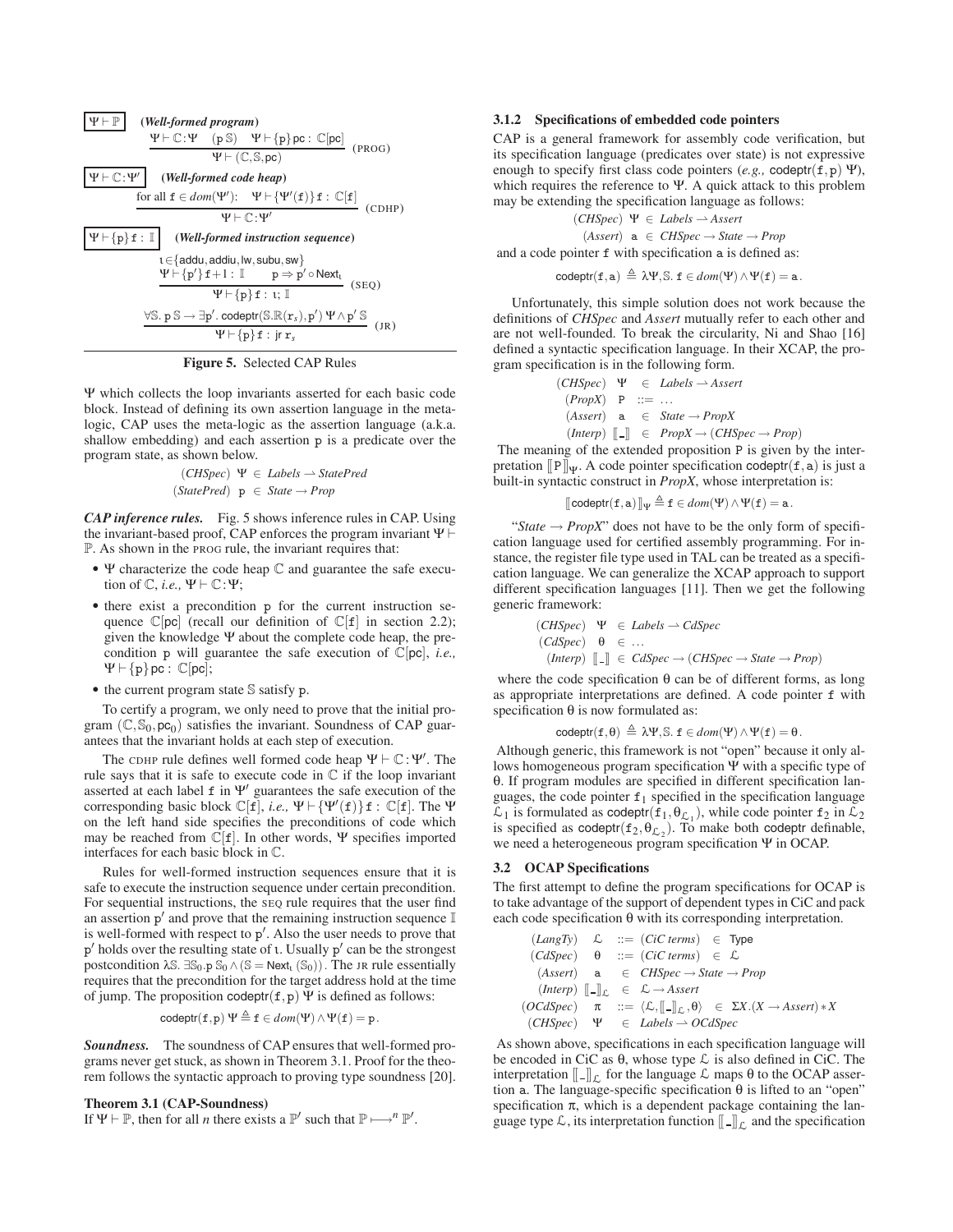|              |  | $(LangID)$ $\rho$ ::= <i>n</i> ( <i>nat nums</i> )                                |                                                                                                |
|--------------|--|-----------------------------------------------------------------------------------|------------------------------------------------------------------------------------------------|
|              |  | $(LangTy) \quad \mathcal{L} \quad ::= (CiC \text{ terms})$                        | $\in$ Type                                                                                     |
|              |  | $(CdSpec)$ $\theta$ ::= $(CiC \text{ terms}) \in \mathcal{L}$                     |                                                                                                |
|              |  |                                                                                   | $(OCdSpec)$ $\pi$ ::= $\langle \rho, \mathcal{L}, \theta \rangle$ $\in$ LangID $*(\Sigma X.X)$ |
|              |  | $(CHSpec) \quad \Psi \in \text{Labels} * OCdSpec$                                 |                                                                                                |
| $(Assert)$ a |  | $\in$ CHSpec $\rightarrow$ State $\rightarrow$ Prop                               |                                                                                                |
|              |  | $(Interp)$ $\ \_ \right _c \in \mathcal{L} \rightarrow \mathit{assert}$           |                                                                                                |
|              |  | $(LangDict)$ $\mathcal{D} \in LangID \rightarrow \Sigma X.(X \rightarrow Assert)$ |                                                                                                |
|              |  |                                                                                   |                                                                                                |

**Figure 6.** Specification Constructs of OCAP

θ. The heterogeneous program specification Ψ is simply defined as a partial mapping from code labels to the lifted specification π.

Unfortunately, this obvious solution introduces circularity again, because definitions of *CHSpec* and *OCdSpec* refer to each other. To break the circularity, we remove the interpretation from  $\pi$  and collect all the interpretations into an extra "language dictionary".

*The OCAP solution.* The definition of OCAP program specification constructs is shown in Fig. 6. To embed a system into OCAP, we first assign a unique ID  $\rho$  to its specification language. Specifications in that language and their type are still represented as  $\theta$  and  $\mathcal L$ . Both are CiC terms. The lifted specification  $\pi$  now contains the language ID  $\rho$ , the corresponding language type  $\mathcal L$  and the specification θ. The program specification Ψ is a binary relation of code labels and lifted code specifications. We do not define Ψ as a partial mapping because the interface of modules may be specified in more than one specification language.

As explained above, the interpretation for language  $\mathcal L$  maps specifications in  $\mathcal L$  to assertions a. To avoid circularity, we do not put the interpretation  $\llbracket - \rrbracket_{\mathcal{L}}$  in π. Instead, we collect the interpretations and put them in a language dictionary D, which maps language IDs to dependent pairs containing the language type and the corresponding interpretation.

Given a lifted specification  $\pi$ , the following operation maps it to an assertion a:

$$
\llbracket \langle \rho, \mathcal{L}, \theta \rangle \rrbracket_{\mathcal{D}} \triangleq \lambda \Psi, \mathbb{S}. \; \exists \llbracket \_\rrbracket_{\mathcal{L}} \; . \; (\mathcal{D}(\rho) = \langle \mathcal{L}, \llbracket \_\rrbracket_{\mathcal{L}})) \; \wedge \; (\llbracket \theta \rrbracket_{\mathcal{L}} \; \Psi \; \mathbb{S}). \; \; (1)
$$

It takes the language ID  $\rho$  and looks up the interpretation from  $D$ . Then the interpretation is applied to the specification θ. If there is no interpretation found, the result is simply false.

We allow a specification language  $\mathcal L$  to have more than one interpretation, each assigned a different language ID. That is why we use  $\rho$  instead of  $\mathcal L$  to look up the interpretation from  $\mathcal D$ .

## **3.3 OCAP Inference Rules**

Figure 7 shows OCAP inference rules. The PROG rule is similar to the one for CAP, but with several differences:

- In addition to the program specification Ψ, OCAP requires a language dictionary D to interpret code specifications.
- The well-formedness of  $\mathbb C$  is checked with respect to  $\mathbb D$  and  $\Psi$ .
- The assertion a is now a predicate over code heap specifications and states. It holds over Ψ and the current state S.
- We check the well-formedness of the current instruction sequences  $\mathbb{C}[\text{pc}]$  with respect to  $\mathcal D$  and a.

As in CAP, to certify programs using OCAP, we only need to prove that the invariant holds at the initial program  $(\mathbb{C}, \mathbb{S}_0, \text{pc}_0)$ . The precondition a specifies the initial state  $\mathcal{S}_0$ . It takes Ψ to be able to specify embedded code pointers in  $\mathbb{S}_0$ , as explained before. The soundness of OCAP will guarantee that the invariant holds at each step of execution and that the invariant ensures program progress.

*Well-formed code heaps.* The CDHP rule checks that the specification asserted at each  $f$  in  $\Psi'$  ensures safe execution of the corresponding instruction sequence  $\mathbb{C}[f]$ . As in CAP, the  $\Psi$  on the left

| $\mathcal{D}; \Psi \vdash \mathbb{P}$ (Well-formed program)                                                                                                                                                                                                                                                                                                                       |      |
|-----------------------------------------------------------------------------------------------------------------------------------------------------------------------------------------------------------------------------------------------------------------------------------------------------------------------------------------------------------------------------------|------|
| $D; \Psi \vdash \mathbb{C}: \Psi$ (a $\Psi$ S) $D \vdash \{a\}$ pc : $\mathbb{C}[pc]$ (PROG)                                                                                                                                                                                                                                                                                      |      |
| $\mathcal{D}; \overline{\Psi} \vdash (\mathbb{C}, \mathbb{S}, \text{pc})$                                                                                                                                                                                                                                                                                                         |      |
| $\mathcal{D}; \Psi \vdash \mathbb{C}: \Psi'$ (Well-formed code heap)                                                                                                                                                                                                                                                                                                              |      |
| for all $(\mathbf{f}, \pi) \in \Psi'$ : $\mathbf{a} = \langle [\![\pi]\!]_{\mathcal{D}} \rangle_{\Psi} \quad \mathcal{D} \vdash \{\mathbf{a}\} \mathbf{f} : \mathbb{C}[\mathbf{f}]$ (CDHP)                                                                                                                                                                                        |      |
| $\mathcal{D}$ : $\Psi \vdash \mathbb{C}$ : $\Psi'$                                                                                                                                                                                                                                                                                                                                |      |
| $\begin{aligned} &\mathcal{D}_1;\Psi_1\vdash\mathbb{C}_1\!:\!\Psi_1'\quad\mathcal{D}_2;\!\Psi_2\vdash\mathbb{C}_2\!:\!\Psi_2'\quad\mathcal{D}_1\#\mathcal{D}_2\quad\mathbb{C}_1\#\mathbb{C}_2\\ &\mathcal{D}_1\cup\mathcal{D}_2;\!\Psi_1\cup\Psi_2\vdash\mathbb{C}_1\cup\mathbb{C}_2\!:\!\Psi_1'\cup\Psi_2'\end{aligned}\;\;(\text{LINK}^*)$                                      |      |
|                                                                                                                                                                                                                                                                                                                                                                                   |      |
| $\mathcal{D} \vdash \{a\} \underline{f} : \mathbb{I}$ (Well-formed instruction sequence)                                                                                                                                                                                                                                                                                          |      |
| $\overrightarrow{a} \Rightarrow \lambda \Psi', \mathbb{S}. \exists \pi'.(\underline{\text{codeptr}(f',\pi') \wedge \llbracket \pi' \rrbracket_{\mathcal{D}}) \Psi' \mathbb{S}}$ (J)                                                                                                                                                                                               |      |
| $\overline{\mathcal{D} \vdash \{\mathtt{a}\}} \mathtt{f} : \mathtt{j} \mathtt{f}'$                                                                                                                                                                                                                                                                                                |      |
| $\mathtt{a} \Rightarrow \lambda \Psi', \mathbb{S}.~\exists \pi'. (\textsf{codeptr}(\mathbb{S}.\mathbb{R}(\mathtt{r}_s), \pi') \wedge \llbracket \pi' \rrbracket_{\mathcal{D}})~\Psi'~\mathbb{S}$                                                                                                                                                                                  |      |
| $D \vdash \{a\} f : ir r_s$                                                                                                                                                                                                                                                                                                                                                       | (JR) |
| $a \Rightarrow \lambda \Psi', \mathbb{S}$ . $\exists \pi'.$ (codeptr $(f', \pi') \wedge \llbracket \pi' \rrbracket_{\mathcal{D}}$ ) $\Psi' \hat{\mathbb{S}}$<br>where $\hat{\mathbb{S}} = (\mathbb{S} \cdot \mathbb{H}, \mathbb{S} \cdot \mathbb{R} \{r_{31} \rightarrow r+1\})$ (JAL)                                                                                            |      |
| $\mathcal{D} \vdash \{\mathbf{a}\}\,\mathbf{f}$ : jal $\mathbf{f}' ; \mathbb{I}$                                                                                                                                                                                                                                                                                                  |      |
| $\iota \! \in \! \lbrace \mathsf{addu}, \mathsf{addiu}, \mathsf{lw}, \mathsf{subu}, \mathsf{sw} \rbrace$<br>$1 \in \{\text{adau}, \text{aduu}, \text{two}, \text{two}, \ldots, \text{two}\}$<br>$\mathcal{D} \vdash \{\mathbf{a'}\}\mathbf{f} + 1 : \mathbb{I} \qquad \mathbf{a} \Rightarrow \lambda \Psi' \cdot (\mathbf{a'}\Psi') \circ \text{Next}_1$ (SEQ)                    |      |
| $D \vdash \{a\} f : L$                                                                                                                                                                                                                                                                                                                                                            |      |
| $D \vdash \{a''\}$ $\mathbb{I}$<br>$\mathsf{a} \Rightarrow \lambda \Psi', \mathbb{S}.$ (S. $\mathbb{R}(\mathbf{r}_{\mathsf{s}}) \leq 0 \rightarrow \mathsf{a}'' \Psi' \mathbb{S}$ )<br>$\wedge$ (S.R( $\mathbf{r}_{s}$ ) $>0 \rightarrow$<br>$\mathbb{H}(\mathbf{r}_s) > 0$ →<br>$\exists \pi'.$ (codeptr( $\mathbf{f}', \pi'$ ) ∧ $[\![\pi' \,]\!]_{\mathcal{D}}$ ) Ψ' S) (BGTZ) |      |
| $\mathcal{D} \vdash \{\mathtt{a}\} \mathtt{f} : \mathtt{bgtz}\ \mathtt{r}_s, \mathtt{f}'; \mathbb{I}$                                                                                                                                                                                                                                                                             |      |
| $\frac{\mathtt{a} \Rightarrow \mathtt{a'} \quad \mathcal{D} \mathop{\vdash} \{\mathtt{a'}\} \mathtt{f} : \mathbb{I}}{\mathcal{D} \mathop{\vdash} \{\mathtt{a}\} \mathtt{f} : \mathbb{I}} ~~(\texttt{WEAKEN*})$                                                                                                                                                                    |      |
|                                                                                                                                                                                                                                                                                                                                                                                   |      |

## **Figure 7.** OCAP Inference Rules

hand side specifies the code to which each  $\mathbb{C}[f]$  may jump. For all  $(f, \pi) \in \Psi'$ , we first map  $\pi$  to an assertion  $(\llbracket \pi \rrbracket_D)$  by applying the corresponding interpretation defined in  $D$  (see (1) in Sec. 3.2). Then we do another lifting  $\langle \rangle_{\Psi}$ , which is defined as:

$$
\langle a\rangle_\Psi \,\triangleq\, \left(\bigwedge_{(f,\pi)\in\Psi}\text{codeptr}(f,\pi)\right)\wedge a\,.
$$

Here codeptr( $f, \pi$ ) is defined as the following assertion:

$$
\text{codeptr}(\mathtt{f},\pi) \,\triangleq\, \lambda \Psi, \mathbb{S}.~(\mathtt{f},\pi) \in \Psi.
$$

We also overload the conjunction connector "∧" for assertions:

$$
\mathtt{a} \wedge \mathtt{a}' \triangleq \lambda \Psi, \mathbb{S}.~\mathtt{a} \Psi \, \mathbb{S} \wedge \mathtt{a}' \, \Psi \, \mathbb{S}.
$$

Therefore, the lifted assertion ( $\langle [\![\pi]\!]_{\mathcal{D}}\rangle_{\Psi}$ ) carries the knowledge of the code pointers which may be reached from  $\mathbb{C}[f]$ . When we check  $\mathbb{C}[f]$ , we do not need to carry Ψ, but we need to carry  $\mathbb D$  to interpret specifications for these code pointers.

*Linking of modules.* The C checked in the CDHP rule does not have to be the global code heap used in the PROG rule. Subsets  $\mathbb{C}_i$ of the complete code heap can be certified with local interfaces  $D_i$ ,  $Ψ<sub>i</sub>$  and  $Ψ'<sub>i</sub>$ . Then they are linked using the admissible LINK rule. We use a "\*" in the name to distinguish admissible rules from normal rules. The compatibility of partial mappings *f* and *g* is defined as

$$
f \# g \triangleq \forall x. \ x \in dom(f) \land x \in dom(g) \to f(x) = g(x).
$$

The LINK rule shows the openness of OCAP:  $\mathbb{C}_1$  and  $\mathbb{C}_2$  may be specified and certified in different verification systems with interpretations defined in  $\mathcal{D}_1$  and  $\mathcal{D}_2$  respectively. Proofs constructed in foreign systems are converted to proofs of OCAP judgments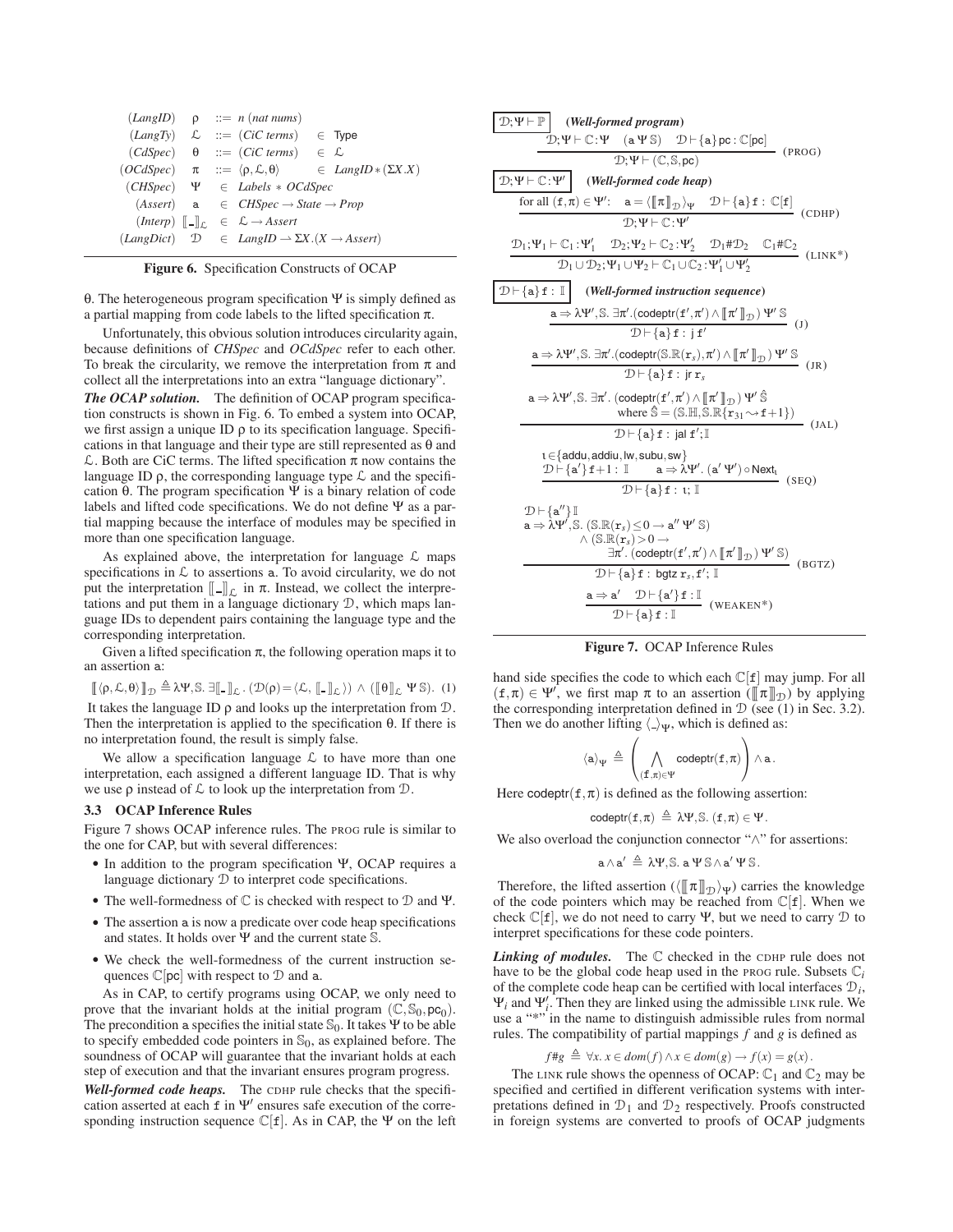$\mathcal{D}_i$ ; Ψ<sub>*i*</sub>  $\vdash \mathbb{C}_i : \Psi'_i$  at the time of linkage. We will demonstrate this in the following sections.

*Well-formed instruction sequences.* Rules for jump instructions (J, JR and JAL) are simple. They require that the target address be a valid code pointer with specification  $\pi'$ , and that there be an interpretation for  $\pi'$  in  $\mathcal{D}$ . The interpretation of  $\pi'$  should hold at the resulting state of the jump. Here we use  $a \Rightarrow a'$  as a shorthand for  $\forall \Psi$ , S. a  $\Psi$  S  $\rightarrow$  a'  $\Psi$  S.

The SEQ rule for sequential instructions is similar to the CAP SEQ rule. It requires no further explanation. The BGTZ rule is like a simple combination of the J rule and the SEQ rule, which is straightforward to understand.

*The* WEAKEN *rule.* The WEAKEN rule is also admissible in OCAP. It is a normal rule in Hoare-style program logics, but plays an important role in OCAP to interface foreign verification systems. The instruction sequence  $\mathbb I$  may have specifications θ and θ' in different foreign systems. Their interpretations are a and a', respectively. If the proof of  $\mathcal{D} \vdash \{a'\}$  **f** : I is converted from proof constructed in the system where  $\overline{\mathbb{I}}$  is certified with specification  $\theta'$ , it can be called from the other system as long as a is stronger than a'. The use of this rule will be shown in section 5.2.

## **3.4 Soundness of OCAP**

The soundness of OCAP inference rules is proved following the syntactic approach to proving type soundness [20]. We need to first prove the standard progress and preservation lemmas (see [9]). We then prove two soundness theorems for OCAP. The first one shows that we can use OCAP to certify type safety (the non-stuckness property); while the second one shows that we can additionally certify the partial correctness of programs.

## **Theorem 3.2 (Soundness—Type Safety)**

If  $\mathcal{D}; \Psi \vdash \mathbb{P}$ , then for all *n* there exists  $\mathbb{P}'$  such that  $\mathbb{P} \longmapsto^n \mathbb{P}'$ .

### **Theorem 3.3 (Soundness—Correctness)**

If  $\mathcal{D}; \Psi \vdash (\mathbb{C}, \mathbb{S}, \text{pc})$ , then for all *n* there exist S' and pc' such that  $(\mathbb{C}, \mathbb{S}, \text{pc}) \longmapsto^{n} (\mathbb{C}, \mathbb{S}', \text{pc}')$ , and

1. if  $\mathbb{C}(\mathsf{pc}') = \mathsf{j} \mathsf{f}$ , then  $\llbracket \Psi(\mathsf{f}) \rrbracket_{\mathcal{D}} \mathbb{S}'$ ;

$$
\text{2. if } \mathbb{C}(\text{pc}') = \text{jal } \texttt{f}, \text{ then } \llbracket \Psi(\texttt{f}) \rrbracket_{\mathcal{D}} \ (\mathbb{S}'.\mathbb{H}, \mathbb{S}'.\mathbb{R}\{\texttt{r}_{31} \!\rightsquigarrow \! \text{pc}' \! + \! 1\});
$$

3. if  $\mathbb{C}(\mathsf{pc}') = \mathsf{jr} \ \mathbf{r}_s$ , then  $\llbracket \Psi(\mathbb{S}'.\mathbb{R}(\mathbf{r}_s)) \rrbracket_{\mathcal{D}} \ \mathbb{S}'$ ;

4. if  $\mathbb{C}(\mathsf{pc}') = \mathsf{bgtz}\; \mathbf{r}_s, \mathbf{f}$  and  $\mathbb{S}'.\mathbb{R}(\mathbf{r}_s) > 0$ , then  $\llbracket \Psi(\mathbf{f}) \rrbracket_{\mathcal{D}} \mathbb{S}',$ 

where  $[\![\Psi(f)]\!]_{\mathcal{D}} \triangleq \lambda \mathbb{S}$ .  $\exists \pi$ .  $(f, \pi) \in \Psi \wedge [\![\pi]\!]_{\mathcal{D}} \Psi \mathbb{S}$ .

Therefore, if the interpretation for a specification language captures the invariant enforced in the corresponding verification system, the soundness of OCAP ensures that the invariant holds when the modules certified in that system get executed.

A similar soundness theorem was also proved for CAP [21]. Yu *et al.* [21] exploited CAP's support of partial correctness to certify an implementation of malloc and free libraries. CAP and OCAP's ability to support partial correctness of programs benefits from the way we specify codeptr. We show in [9] that it is unclear how this soundness theorem can be proved using the step-indexed semantic model of codeptr.

## **3.5 Applicability of OCAP**

In the rest of the paper, we will explore the applicability of the OCAP framework by showing how to embed existing type systems and program logics into the framework, and how to support interoperations between different systems at different abstraction levels. As shown in Fig. 8, we embed SCAP into OCAP to certify runtime library code. We also show how to embed TAL as a type system and CCAP as a program logic for concurrency verification. In section 5 we link TAL code with a simple memory management library certified in SCAP. In section 6, user-level threads certified in CCAP



**Figure 8.** Case Studies for OCAP

are linked with a simple implementation of a scheduler certified in SCAP. Since we mainly focus on interfacing systems, no familiarity of specific systems is required to understand these examples.

## **4. Case Study: Embedding SCAP in OCAP**

In general, it takes three steps to embed a foreign system into OCAP: first identify the invariant enforced in the system; then define an interpretation for code specifications and embed the invariant in the interpretation; finally prove the soundness of the embedding by showing that inference rules in the original system can be proved as lemmas in OCAP based on the interpretation. In this section, we show how to embed SCAP into OCAP.

SCAP is a compositional Hoare-style program logic proposed in [11] for assembly code verification. It supports reasoning about function call/return without requiring specifications of return code pointers (which is a special form of embedded code pointers).

SCAP uses a pair of predicates  $(p, g)$  as code specifications  $(\theta)$ . As shown in Fig. 9, p is a predicate over the current state; the guarantee g is a predicate over a pair of states.  $\mathcal{L}_{SCAP}$  is the type of θ. The code heap specification ψ maps code labels to θ's.

*Program invariant.* The idea behind SCAP is very intuitive. The predicate p is the precondition, which plays the same role as the p in CAP. We use g to specify the behavior of code from the specified point to the return point of a function. A function call is made in SCAP by executing the jal instruction. Function returns by jumping to the register  $r_{31}$ . The program invariant enforced in SCAP is formalized [11] as

$$
INV(\mathbb{S}) \triangleq p \, \mathbb{S} \wedge \exists n. \, wfst(n, g \, \mathbb{S}, \psi),
$$

where  $(p, g)$  is the SCAP specification for the current program point and  $\psi$  is the code heap specification. The invariant requires that, at any program point, the state satisfy the current precondition p, and there be a well-formed control stack with certain depth *n*. The predicate wfst is defined as:

$$
\begin{array}{ll}\textsf{wfst}(0,q,\psi) & \triangleq \neg \exists \mathbb{S}. \ q \, \mathbb{S} \\ \textsf{wfst}(n+1,q,\psi) & \triangleq \forall \mathbb{S}'. \ q \, \mathbb{S}' \rightarrow \exists p', g'. \ \psi(\mathbb{S}'.\mathbb{R}(r_{31})) = (p',g') \land \\ & p' \, \mathbb{S}' \land \textsf{wfst}(n,g' \, \mathbb{S}', \psi). \end{array}
$$

At the return point of the current function (where g has been fulfilled), if the stack depth is greater than  $0, r_{31}$  contains a code pointer with certain specification  $(p', g')$ . After the current function returns,  $p'$  holds so that it is safe to run the return continuation; and the stack is still well-formed with depths decreased by 1. When stack depth is 0, we are executing the topmost function and cannot return (*i.e.,* the guarantee cannot be fulfilled).

SCAP rules ensure that the invariant specified above is maintained during program execution. Selected SCAP rules are shown in Appendix A.1. Interested readers can refer to [11] for details.

*Embedding and soundness.* To embed SCAP into OCAP, we first use the lifting function  $\varphi_{\perp \rho}$  to convert the  $\psi$  in SCAP to OCAP's specification Ψ, where ρ is the language ID assigned to SCAP.

$$
\llcorner \psi \lrcorner_{\rho} \triangleq \{(\texttt{f}, \, \langle \rho, \mathcal{L}_{\text{SCAP}}, (\texttt{p}, \texttt{g}) \rangle) \mid \psi(\texttt{f}) = (\texttt{p}, \texttt{g})\}
$$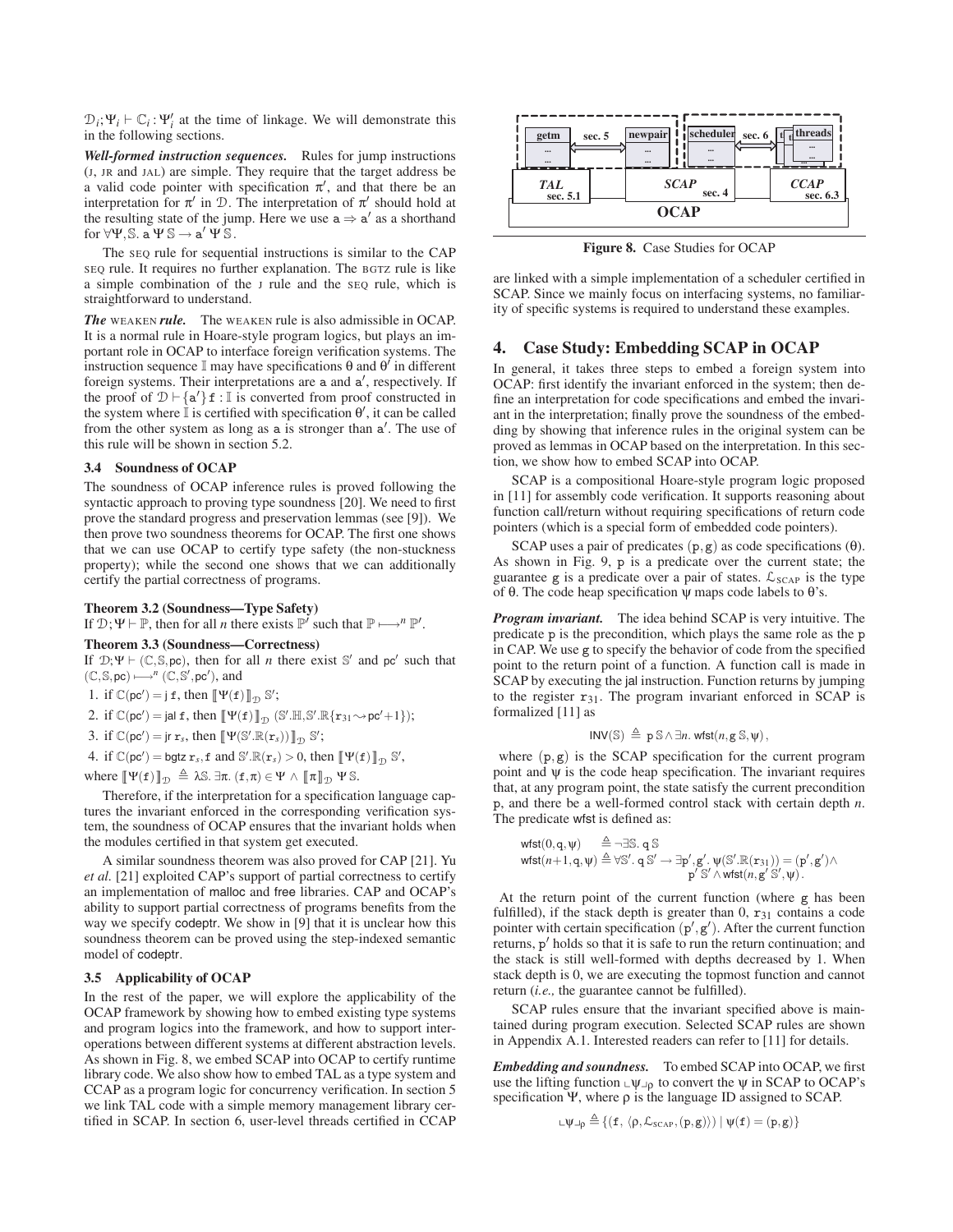| $(StatePred)$ p, q $\in$ <i>State</i> $\rightarrow$ <i>Prop</i> |  |                                                        |                                                                                                                            |
|-----------------------------------------------------------------|--|--------------------------------------------------------|----------------------------------------------------------------------------------------------------------------------------|
| $(Guarantee)$ g $\in State \rightarrow State \rightarrow Prop$  |  |                                                        |                                                                                                                            |
|                                                                 |  | $(CdSpec)$ $\theta ::= (p,g)$ $\in \mathcal{L}_{SCAP}$ |                                                                                                                            |
|                                                                 |  |                                                        | $(LocalSpec) \quad \psi \ ::= \{f \rightsquigarrow \theta\}^* \in \mathit{Labels} \rightarrow \mathcal{L}_{\mathit{SCAP}}$ |

**Figure 9.** Specification Constructs for SCAP

For any ρ, the following interpretation function takes the SCAP specification (p,g) and transforms it into the assertion in OCAP.

$$
[\![ (p,g) ]\!]_{\mathcal{L}_{SCAP}}^{(p,\mathcal{D})} \triangleq \mathcal{W}, \mathbb{S}. p \mathbb{S} \wedge \exists n. \mathsf{WFST}(n, g \mathbb{S}, \mathcal{D}, \Psi)
$$

Here D is an open parameter which describes the verification systems used to verify the external world around SCAP code. The interpretation simply specifies the SCAP program invariants we have just shown, except that we reformulate the previous definition of wfst to adapt to OCAP code heap specification Ψ.

$$
\begin{array}{c} \mathsf{WFST}(0,q,\mathcal{D},\Psi) \triangleq \\ \forall \mathbb{S}', q \mathbb{S}' \to \exists \pi. \ (\text{codeptr}(\mathbb{S}'.\mathbb{R}(\mathbf{r}_{31}), \pi) \wedge [\![\pi]\!]_{\mathcal{D}}) \, \Psi \, \mathbb{S}' \\ \mathsf{WFST}(n+1,q,\mathcal{D},\Psi) \triangleq \\ \forall \mathbb{S}', q \mathbb{S}' \to \exists p', g'. \, (\mathbb{S}'.\mathbb{R}(\mathbf{r}_{31}), \, \langle \rho, \mathcal{L}_{\text{SCAP}}, (p',g') \rangle) \in \Psi \\ \wedge p' \, \mathbb{S}' \, \wedge \, \mathsf{WFST}(n,g' \, \mathbb{S}', \mathcal{D}, \Psi). \end{array}
$$

WFST is similar to wfst, but we look up code specifications from OCAP's Ψ. Since we are now in an open world, we allow SCAP code to return to the external world even if the depth of the SCAP stack is 0, as long as  $r_{31}$  is a valid code pointer and the interpretation of its specification  $\pi$  is satisfied at the return point. The open parameter D is used here to interpret the specification π.

Note that our formulation of the interpretation prevents the open parameter D from referring to the SCAP interpretation itself, otherwise circularity will be introduced. This limitation is due to the fact that SCAP does not do CPS-style reasoning [11]. Readers should not take it as an inherent limitation of the OCAP framework to support mutually recursive functions certified in different systems. Pragmatically, this limitation of SCAP does not affect its applicability because we usually use SCAP to certify runtime system libraries, as shown in the following sections. Also SCAP itself supports recursive functions.

It is also important to note that we do not need  $\rho$  and  $\mathcal D$  to use SCAP, although they are open parameters in the interpretation. When we certify code using SCAP, we only use SCAP rules to derive the well-formedness of instruction sequences (*i.e.,*  $\psi \vdash \{(p,g)\}\n\mathbf{f} : \mathbb{I}$  and code heaps (*i.e.*,  $\psi \vdash \mathbb{C} : \psi'$ ) with respect to *SCAP* specification ψ. The interpretation is *not* used until we want to link the certified SCAP code with code certified in other systems. We instantiate  $\rho$  and  $\mathcal D$  in each specific application scenario. Theorem 4.1 shows the soundness of SCAP rules and their embedding in OCAP, which is independent with these open parameters.

## **Theorem 4.1 (Soundness of the Embedding of SCAP)**

Suppose  $\rho$  is the language ID assigned to SCAP. For all  $D$  for foreign code, let  $\mathcal{D}' = \mathcal{D}\{\rho \sim \langle \mathcal{L}_{SCAP}, [\![...]\!]_{\mathcal{L}_{SCAP}}^{(\rho, \mathcal{D})} \rangle\}.$ 

1. If  $\psi \vdash \{(p,g)\}\mathbf{f} : \mathbb{I}$  in SCAP, we have  $\mathcal{D}' \vdash \{\langle a \rangle_{\psi}\}\mathbf{f} : \mathbb{I}$  in OCAP, where  $\Psi = \mu \psi_{\text{p}}$  and  $\mathbf{a} = [[(\mathbf{p}, \mathbf{g})]]_{\mathcal{L}_{SCAP}}^{(\rho, \mathcal{D})}$ .

2. If  $\psi \vdash \mathbb{C} : \psi'$  in SCAP, we have  $\mathcal{D}' : \psi \vdash \phi \vdash \mathbb{C} : \psi' \vdash \phi$  in OCAP.

## **5. Case II: TAL with Certified Runtime**

In this section, we show how to link TAL code with certified memory allocation libraries. Unlike traditional TALs [15, 7] which are based on abstract machines with primitive operations for memory allocation, we present a variation of TAL for our TM (see Sec. 2.2).

We use a simple function newpair to do memory allocation. The code for newpair is specified and verified in SCAP without knowing about the future interoperation with TAL. User code is



**Figure 10.** Interoperation with TAL and SCAP

| $\text{InitFlag}$ $\varphi ::= 0 \mid 1$ |                                                                                                                                                                                                               |
|------------------------------------------|---------------------------------------------------------------------------------------------------------------------------------------------------------------------------------------------------------------|
|                                          | $(WordTy)$ $\tau ::= \alpha \mid \text{int} \mid \forall [\Delta] \cdot \Gamma \mid \langle \tau_1^{\varphi_1}, \ldots, \tau_n^{\varphi_n} \rangle \mid \exists \alpha \cdot \tau \mid \mu \alpha \cdot \tau$ |
|                                          | $(TvVarEnv)$ $\Delta ::= \cdot   \alpha, \Delta$                                                                                                                                                              |
|                                          | $(RfileTy)$ $\Gamma ::= {\mathbf{r}} \rightarrow {\mathbf{r}}^*$                                                                                                                                              |
|                                          | $(CHType) \quad \psi ::= \{(\mathbf{f}, [\Delta], \Gamma)\}^*$                                                                                                                                                |
|                                          | $(DHType)$ $\Phi ::= \{1 \rightsquigarrow \tau^{\phi}\}^*$                                                                                                                                                    |

**Figure 11.** Type Definitions of TAL

certified in TAL. There is also a TAL interface for newpair so that the call to newpair can be type-checked. To allow the interoperation, we first embed both systems in OCAP. Then we show that, given the interpretations for TAL and SCAP, the TAL interface for newpair is compatible with the SCAP interface.

The tricky part is that TAL and SCAP have different views about machine states. As shown in Fig. 10, TAL (the left side) only knows the heap reachable from the user code. It believes that newpair will magically generate a memory block of two-word size. The free list of memory blocks (FList) and other parts of the system resource is invisible to TAL code and type. SCAP (on the right side) only cares about operations over the free list. It does not know what the heap for TAL is. But when it returns, it has to ensure that the invariant in TAL is not violated. As we will show in this section, the way we use specification interpretations and our SCAP have nice support of memory polymorphism. They help us achieve similar effect of the frame rule in separation logic [17].

## **5.1 Embedding TAL into OCAP**

We first embed into OCAP a TAL over TM. The embedding follows similar steps we did for SCAP.

*TAL types and typing rules.* Figure 11 shows the definition of TAL types, including polymorphic code types, mutable references, existential types, and recursive types. Definitions for types are similar to the original TAL.  $\Gamma$  is the type for the register file.  $\forall [\Delta] \cdot \Gamma$ is the polymorphic type for code pointers, which means the code pointer expects a register file of type  $\Gamma$  with type variables declared in  $Δ$ . The flag  $φ$  is used to mark whether a memory cell has been initialized or not.  $\langle \tau_1^{\varphi_1}, \ldots, \tau_n^{\varphi_n} \rangle$  is the type for a mutable reference pointing to a tuple in the heap. The fresh memory cells returned by memory allocation libraries will have types with flag 0. The reader should keep in mind that this TAL is designed for TM, so there is no "heap values" as in the original TAL. Also, since we separate code heap and data heap in our TM, specifications for them are separated too. We use ψ for code heap type and Φ for data heap type.

Major TAL judgments are shown in Fig. 12. The typing rules are similar<sup>1</sup> to the original TAL  $[15]$  and are shown in Appendix A.2.

 $1$  But we do not need a PROG rule to type check whole programs  $\mathbb P$  because this TAL will be embedded in OCAP and only be used to type check code heaps which may be a subset of the whole program code.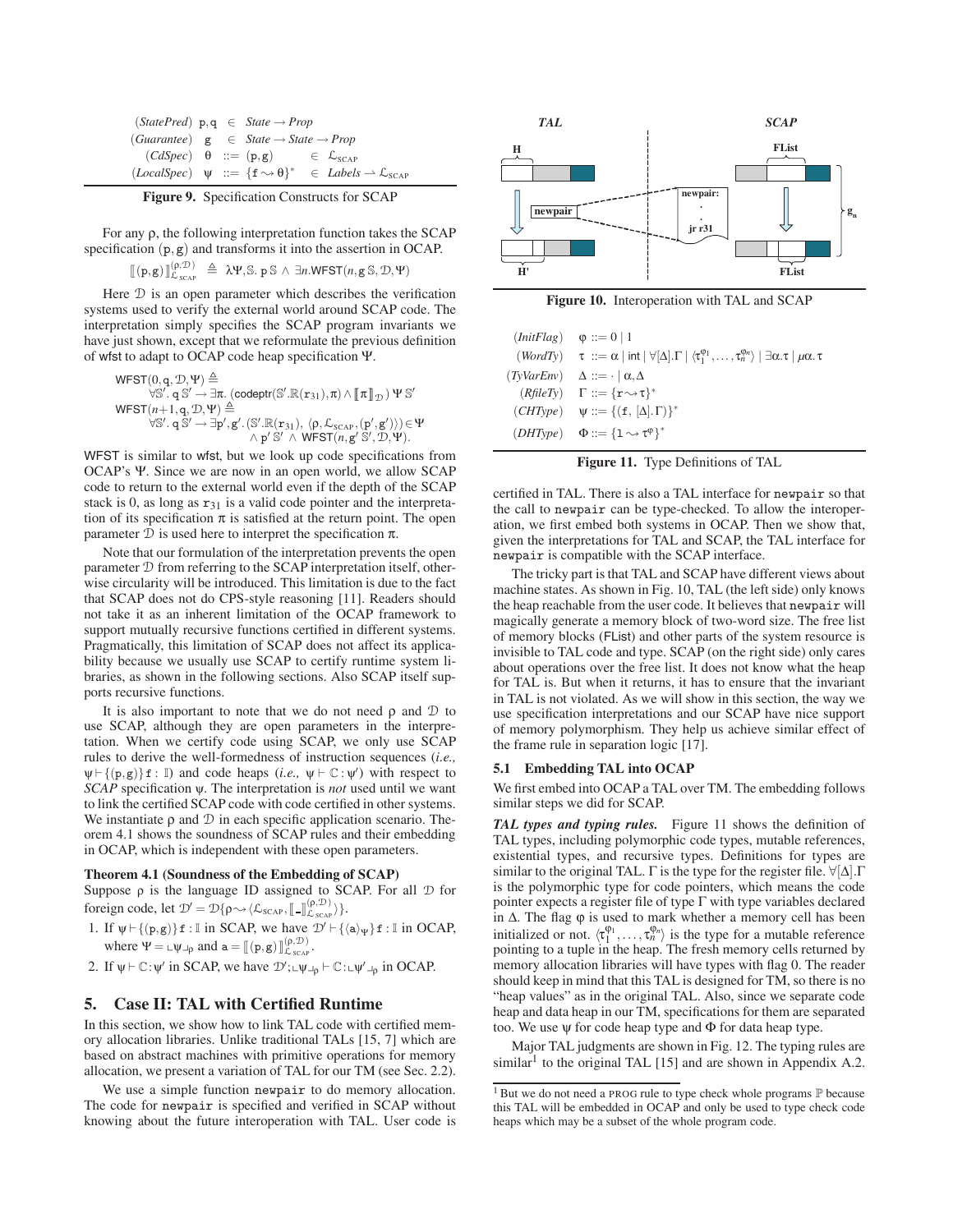| $\mathsf{w} \vdash \mathbb{C}$ : $\mathsf{w}'$          | Well-Typed Code Heaps       |
|---------------------------------------------------------|-----------------------------|
| $\psi \vdash \{[\Delta], \Gamma\}$ f: $\mathbb{I}$      | Well-Typed Instr. Sequences |
| $\psi \vdash \mathbb{S} : [\Delta] \cdot \Gamma$        | <b>Well-Typed States</b>    |
| $\vdash [\Delta]$ . $\Gamma \leq [\Delta']$ . $\Gamma'$ | TAL RegFile Sub-Typing      |

**Figure 12.** Major TAL Judgments

Readers who are not familiar with TAL can view  $[\Delta]$ . Γ as assertions about states and the subtyping relation as logical implication. Then TAL instruction rules look very similar to CAP rules shown in Fig. 5. Actually this is exactly how we embed TAL in OCAP below.

The invariant enforced in TAL is that, at any step of execution, the program state is well-typed with respect to the code heap type  $\psi$  and certain register file type  $[\Delta]$ . Γ (*i.e.*,  $\psi \vdash \mathbb{S} : [\Delta]$ . Γ).

*Embedding of TAL.* The code specification  $\theta$  in TAL is the register file type  $[\Delta]$ . The type of its CiC encoding is  $\mathcal{L}_{\text{TAL}}$ . Then we define the mappings between the TAL code heap specification ψ and the OCAP code heap specification Ψ.

$$
\begin{aligned} \llcorner \psi \lrcorner_{\rho} &\stackrel{\triangle}{=} \{ (f, \langle \rho, \mathcal{L}_{\text{TAL}}, [\Delta] . \Gamma \rangle) \ | \ (f, [\Delta] . \Gamma) \in \psi \} \\ \llcorner \Psi \urcorner^{p, \mathcal{L}} & = \{ (f, \theta) \ | \ (f, \langle \rho, \mathcal{L}, \theta \rangle) \in \Psi \} \end{aligned}
$$

To link TAL programs with run-time systems, the interpretation function for TAL specification is defined with an open parameter *r*, which is the invariant about memory invisible from TAL (the grey blocks in Fig. 10):

$$
\begin{array}{l} [\![\Delta]\!].\Gamma]\!]_{\mathcal{L}_{\text{tal.}}}^{(\rho,r)} \triangleq \lambda \Psi, \mathbb{S}.\ \exists \mathbb{H}_1, \mathbb{H}_2. \ (\mathbb{S}.\mathbb{H}=\mathbb{H}_1\uplus \mathbb{H}_2) \wedge \\qquad \qquad (\ulcorner \Psi\urcorner^{\rho,\mathcal{L}_{\text{tal.}}} \vdash (\mathbb{H}_1, \mathbb{S}.\mathbb{R})\!:\![\Delta]\!].\Gamma) \ \wedge \ r \ \Psi \ \mathbb{H}_2. \end{array}
$$

Here  $\rho$  is the language ID assigned to TAL;  $f \oplus g$  means union of partial mappings with disjoint domains. Instead of building semantic models for TAL types, we reuse the TAL state typing  $(\psi \vdash \mathbb{S}: [\Delta], \Gamma)$  as the interpretation. Also note that the invariant *r* specifies only  $\mathbb H$  (instead of  $\mathbb S$ ). Although expressiveness is limited, this should be sufficient for runtime resources because usually runtime does not reserve registers. Also this limitation can be lifted if we model the register file  $\mathbb R$  as a partial mapping (like  $\mathbb H$ ).

*Soundness.* Theorem 5.1 states the soundness of TAL rules and the interpretation for TAL specifications. It shows that, given the interpretation, TAL rules are derivable as lemmas in OCAP. The soundness is independent with the open parameter *r*.

## **Theorem 5.1 (TAL Soundness)**

For all  $\rho$  and  $r$ , let  $\mathcal{D} = \{ \rho \leadsto \langle \mathcal{L}_{\text{TAL}}, [\![ \_ \ ]\!]_{\mathcal{L}_{\text{TAL}}}^{(\rho,r)} \rangle \}$ .

- 1. if  $\psi \vdash \{[\Delta], \Gamma\} \mathbb{I}$  then  $\mathcal{D} \vdash \{\langle a \rangle \psi\} \mathbb{I}$ , where  $a = [[\Delta], \Gamma]_{\mathcal{L}_{\text{TL}}}^{(\rho, r)}$  and  $\Psi =$  $L\Psi\Box\rho$ ;
- 2. if  $\psi \vdash \mathbb{C}$ : $\psi'$  then  $\mathcal{D}$ ;  $\psi \vdash \psi \vdash \psi' \vdash \psi' \vdash \psi'$ .

## **5.2 Linking TAL with** newpair

*Certifying the caller in TAL.* The following code schema  $(\mathbb{C}_{\text{TAL}})$ shows part of the code for the caller getm. Code following the jal instruction is labeled by cont, which will be passed to newpair as the return address.

getm: jal newpair cont: ... ; r30 points to a pair

We use the following TAL code heap specification to type check the above code  $\mathbb{C}_{\text{TAL}}$ . In addition to specifications for getm and cont, newpair is also specified here, so that the function call to it can be type checked in TAL.

$$
\psi_t \triangleq \{ \begin{aligned} \text{newpair} &\sim [\alpha_1, \dots, \alpha_9, \alpha, \alpha'], \{\texttt{r}_1 &\sim \alpha_1, \dots, \texttt{r}_9 &\sim \alpha_9, \\ \texttt{r}_{31} &\sim \forall [\textcolor{red}{]}. \{\texttt{r}_1 &\sim \alpha_1, \dots, \texttt{r}_9 &\sim \alpha_9, \\ \texttt{r}_{30} &\sim \langle \alpha^0, \alpha'^0 \rangle \} \}, \\ \texttt{getm} &\sim [\Delta]. \{\texttt{r}_1 &\sim \texttt{r}_1, \dots, \texttt{r}_9 &\sim \texttt{r}_9, \dots\}, \\ \texttt{cont} &\sim [\Delta]. \{\texttt{r}_1 &\sim \texttt{r}_1, \dots, \texttt{r}_9 &\sim \texttt{r}_9, \texttt{r}_{30} &\sim \langle \texttt{r}^0, \texttt{r}^0 \rangle \}. \end{aligned}
$$

From TAL's point of view, newpair takes no argument and returns a reference in  $r_{30}$  pointing to two fresh memory cells with types  $\tau$ and  $\tau'$  (tagged by 0). Also values of callee-save registers  $(r_1 - r_9)$ have to be maintained, which is enforced by the polymorphic type.

The user will certify the caller  $\mathbb{C}_{\text{TAL}}$  by constructing the following derivations in TAL.

$$
\psi_t \vdash \{ \psi_t(\texttt{getm}) \} \texttt{getm} : \mathbb{I}_{\texttt{getm}} \tag{2}
$$

$$
\psi_t \vdash \{\psi_t(\text{cont})\} \text{cont} : \mathbb{I}_{\text{cont}} \tag{3}
$$

where  $\mathbb{I}_{\texttt{getm}} = \mathbb{C}_{\texttt{TAL}}[\texttt{getm}]$  and  $\mathbb{I}_{\texttt{cont}} = \mathbb{C}_{\texttt{TAL}}[\texttt{cont}]$ .

*Certifying newpair in SCAP.* The following code schema shows the implementation  $\mathbb{C}_{SCAP}$  of newpair, which largely follows the malloc function in [21]. We omit the actual code here.

newpair:

$$
\begin{array}{c}\n\cdots \\
jr \quad r31\n\end{array}
$$

Before we specify the newpair function in SCAP, we first define separation logic connectors in our meta-logic:

$$
\begin{array}{lll} 1 \mapsto i & \triangleq \lambda \mathbb{S}.\text{ dom}(\mathbb{S}.\mathbb{H}) = \{1\} \wedge \mathbb{S}.\mathbb{H}(1) = i \\ & p_1*p_2 & \triangleq \lambda(\mathbb{H},\mathbb{R}).\exists \mathbb{H}',\mathbb{H}''.\ \mathbb{H} = \mathbb{H}' \uplus \mathbb{H}'' \wedge \\ & p_1\ (\mathbb{H}',\mathbb{R}) \wedge p_2\ (\mathbb{H}'',\mathbb{R}) \\ & \left( \begin{matrix} p \\ q \end{matrix} \right) * ID & \triangleq \lambda(\mathbb{H}_1,\mathbb{R}_1), (\mathbb{H}_2,\mathbb{R}_2). \\ & \qquad \qquad \forall \mathbb{H},\mathbb{H}'_1.\ \mathbb{H}_1 = \mathbb{H}'_1 \uplus \mathbb{H} \wedge p\ (\mathbb{H}'_1,\mathbb{R}_1) \rightarrow \\ & \qquad \qquad \qquad \exists \mathbb{H}'_2.\ \mathbb{H}_2 = \mathbb{H}'_2 \uplus \mathbb{H} \wedge q\ (\mathbb{H}'_2,\mathbb{R}_2) \end{array}
$$

Following [21], we use an assertion FList to specify the list of free memory blocks maintained by newpair. The SCAP code specification for newpair is  $(p_n, g_n)$  where

$$
\begin{aligned}\n\mathbf{p}_n &\triangleq \mathsf{Flist} \\
\mathbf{g}_n &\triangleq (\forall \mathbf{r} \in \{\mathbf{r}_1,\ldots,\mathbf{r}_9,\mathbf{r}_{31}\}.\n[\mathbf{r}] = [\mathbf{r}]') \ \land \ \begin{pmatrix}\n\mathsf{Flist} \\
\mathsf{Flist} * [\mathbf{r}_{30}]' \mapsto (\mathsf{I},\mathsf{I})\n\end{pmatrix} * \mathsf{ID}.\n\end{aligned}
$$

Recall that g in SCAP specifies the guarantee of functions. We use  $[r]$  to represent the value of r in the first state (the current state), while the primed value  $[r]'$  means the value of  $r$  in the second state (the return state). Here  $g_n$  says the function will reinstate the value of callee-save registers and the return address before it returns. Also, as shown in Fig. 10, the original FList is split into a smaller FList and a memory block of two-word size. The rest of the memory is not changed.

The specification for the newpair code  $\mathbb{C}_{SCAP}$  is as follows:

$$
\psi_s \triangleq \{ \text{newpair} \leadsto (\mathbf{p}_n, \mathbf{g}_n) \}.
$$

We certify newpair by constructing the SCAP derivation of

$$
\psi_s \vdash \{ (p_n, g_n) \} \text{newpair} : \mathbb{I}_{\text{newpair}} \tag{4}
$$

where  $\mathbb{I}_{\text{newpair}} = \mathbb{C}_{\text{SCAP}}[\text{newpair}].$ 

Linking the caller and callee. So far, we have specified and certified the caller and callee independently in TAL and SCAP. Our next step is to link the caller and the callee in OCAP.

Suppose the language ID for TAL and SCAP are  $\rho$  and  $\rho'$ respectively. We use FList to instantiate the resource invariant *r* used in the interpretation for TAL. Therefore TAL's interpretation is  $\llbracket - \rrbracket_{\mathcal{L}_{\text{TL}}}^{(\rho,\text{Flist})}$ . The language dictionary  $\mathcal{D}_{\text{TL}}$  is defined as:

$$
\mathcal{D}_{\text{tal}} \, \triangleq \, \{ \rho \leadsto \langle \mathcal{L}_{\text{tal}}, \, [\![ . \!]_{\mathcal{L}_{\text{tal}}}^{(\rho, \text{Flat})} \, \rangle \}.
$$

We feed  $D_{\text{TAL}}$  to the interpretation for SCAP, which is now  $\left[\begin{matrix} -\end{matrix}\right]_{\Gamma}^{(\rho', \mathcal{D}_{\text{IAL}})}$  $\mathcal{L}_{S_{\text{CAP}}}^{(\mathbf{p}, \mathcal{D}_{\text{TAL}})}$  (see section 4 for the SCAP interpretation). The language dictionary for both languages is:

$$
\mathcal{D}_{\text{FULL}} \ \triangleq \ \mathcal{D}_{\text{TAL}} \cup \{\rho' \sim \text{${\langle\mathcal{L}_{\text{SCAP}}},\;[\![\;]\!]_{\mathcal{L}_{\text{SCAP}}}^{(\rho', \mathcal{D}_{\text{TAL}})} \;\text{${\rangle$}}\}}.
$$

Merging the code of the caller and the caller, we get  
\n
$$
\mathbb{C}_{\text{FULL}} \triangleq \{ \text{getm} \sim \mathbb{I}_{\text{getm}}, \text{cont} \sim \mathbb{I}_{\text{cont}}, \text{newpair} \sim \mathbb{I}_{\text{np}} \}.
$$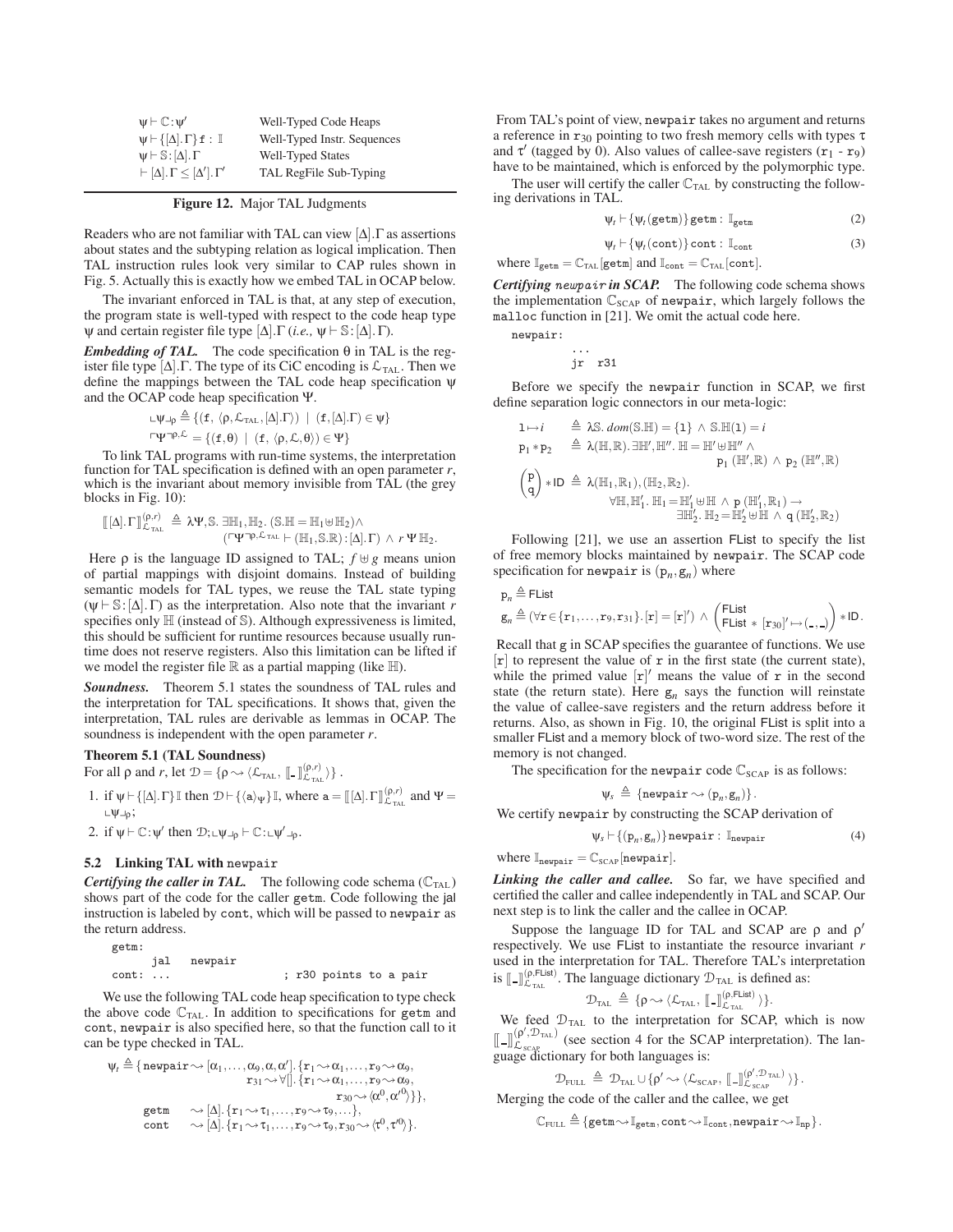

**Figure 13.** Concurrent Code at Different Abstraction Levels

TAL and SCAP specifications are lifted to OCAP spec  $\Psi$ <sub>FULL</sub>:

| getm | $\langle \rho, \mathcal{L}_{\text{TAL}} \rangle, \psi_t(\text{getm})$                |  |
|------|--------------------------------------------------------------------------------------|--|
| cont | $\langle \rho, \mathcal{L}_{\text{TAL}} \rangle, \psi_t(\text{cont})$                |  |
|      | (newpair, $\langle \rho', \mathcal{L}_{\text{SCAP}}, \psi_s(\text{newpair}) \rangle$ |  |
|      | ( newpair, $\langle \rho, \mathcal{L}_{\text{TAL}} , \psi_t(\text{newpair}) \rangle$ |  |

To certify  $\mathbb{C}_{\text{FULL}}$ , we need to construct a proof for (5).

$$
\mathcal{D}_{\text{FULL}}; \Psi_{\text{FULL}} \vdash \mathbb{C}_{\text{FULL}} : \Psi_{\text{FULL}} \tag{5}
$$

By applying the OCAP CDHP rule, we need derivations for the wellformedness of each instruction sequence. By theorems 5.1 and 4.1, we can get most of the derivations for free from derivations (2), (3) and (4). The only tricky part is to show the newpair code is well-formed with respect to the TAL specification, *i.e.,*

$$
\begin{array}{ll}\mathcal{D}_{\text{FULL}}\vdash \{\langle a\rangle_{\Psi_{\text{FULL}}}\} \text{newpair}: \mathbb{I}_{\text{newpair}} \\ \text{where } a = \llbracket \langle \rho, \mathcal{L}_{\text{TAL}}, \psi_{\text{r}}(\text{newpair}) \rangle \rrbracket_{\mathcal{D}_{\text{FULL}}}\,. \end{array}\n \tag{6}
$$

To prove (6), we prove the implication

$$
\mathtt{a} \Rightarrow \llbracket \langle \rho', \mathcal{L}_{\text{SCAP}}, \psi_s(\text{newpair}) \rangle \rrbracket_{\mathcal{D}_{\text{full}}}\,,
$$

which says the TAL specification for newpair is compatible with the SCAP one under their interpretations. Then we apply the OCAP WEAKEN rule and get (6).

## **6. Case III: Certified Threads and Scheduler**

As an important application of OCAP, we show how to construct FPCC for concurrent code *without* putting the thread scheduler code in the TCB, yet still support thread-modular verification. Our example is based on the non-preemptive thread model, but preemptive scheduling can also be certified in a similar way.<sup>2</sup>

## **6.1 The Problem**

Almost all work on concurrency verification assumes built-in language constructs for concurrency, including recent work on verification of concurrent assembly code [22, 10].

The top part of Fig. 13 shows a (fairly low-level) abstract machine with built-in support of threads. Each thread *Ti* has its own code heap and program counter. The index *i* points to the current running thread. This index and the pc of the corresponding thread decide the next instruction to be executed by the machine. The machine provides a primitive yield instruction. Executing yield will change the index *i* in a nondeterministic way, therefore the control is transferred to another thread. All threads share the data heap H and the register file R.

The classic rely-guarantee method [14] allows concurrent code in such a machine to be certified in a thread-modular way, as shown in CCAP [22]. The method assigns specification  $A$  and  $C$  to each thread. A and G are predicates over a pair of states. They are used to specify state transitions. The guarantee G specifies state transitions made by the specified thread between two yield points. The assumption A specifies the expected state transition made by other threads while the specified thread is waiting for the processor. If all threads satisfy their specifications, the following non-interference property ensures proper collaboration between threads:

$$
\text{NI}([\mathbb{A}_1,\mathbb{G}_1),\ldots,(\mathbb{A}_n,\mathbb{G}_n)]) \triangleq \mathbb{G}_i \Rightarrow \mathbb{A}_j \quad \forall i \neq j.
$$

To certify concurrent code, we prove that each thread fulfills its guarantee as long as its assumption is satisfied. When we certify one thread, we do not need knowledge about other threads. Therefore we do not have to worry about the exponential state space.

However, this beautiful abstraction also relies on the built-in thread abstraction. In a single processor machine such as our TM, there is no built-in abstractions for threads. As shown in the bottom part of Fig. 13, we have multiple execution contexts saved in heap as the thread queue. Code C*<sup>i</sup> calls* the thread scheduler (implemented by  $\mathbb{C}_S$ ), which switches the current context (pc) with one in the thread queue and *jumps* to the pc saved in the selected context. All we have at this level is sequential code.

It is hard to use the rely-guarantee method to certify the whole system ( $\mathbb{C}_i$  and  $\mathbb{C}_S$ ). We cannot treat  $\mathbb{C}_S$  as a special thread because the context-switching behavior cannot be specified unless firstclass code pointers are supported. We do not know any existing work supporting first-class code pointers in a rely-guarantee-based framework. On the other hand, certifying all the code as sequential code loses thread modularity, thus impractical.

In our approach, we use CCAP to certify user thread code  $\mathbb{C}_i$ . Although the machine is low-level, the code can be specified and certified as if it is working at the higher-level machine shown in Fig. 13. The scheduler code  $\mathbb{C}_S$  is certified as sequential code in SCAP. From SCAP point of view, the context switching is no more special than memory load and store, as we will show below. Then the certified code can be linked in OCAP. In the rest of this section, we give a brief overview of our development of the complete FPCC package. More technical details can be found in [9].

#### **6.2 Certifying The Scheduler Code in SCAP**

Non-preemptive user threads yield control of CPU by calling the scheduler with the return continuation saved in register  $r_{31}$ . The scheduler will save  $r_{31}$  in the current context, put the context in the thread queue, pick another execution context, restore  $r_{31}$ , and finally return by jumping to  $r_{31}$ . Then the control is transferred to the selected thread.

We have made several simplifications in the above procedure: we do not save the register file in the thread context because it is shared by threads in CCAP. There is no stack either because CCAP threads do not make function calls. Data structures for the scheduler is thus very simple, as shown in Fig. 14. Each thread context only contains the saved pc. The global constant cth points to the context of the current thread, and tq points to the other threads' contexts which are organized in a linked list. We use  $TO(tq, Q)$  to represent the linked list pointed by tq containing *Q*. *Q* is a (nonempty) list of code labels  $[pc_1, \ldots, pc_n]$ . Definition of TQ is omitted here.

<sup>&</sup>lt;sup>2</sup> We need to model interrupts in our machine TM to implement preemptive scheduling.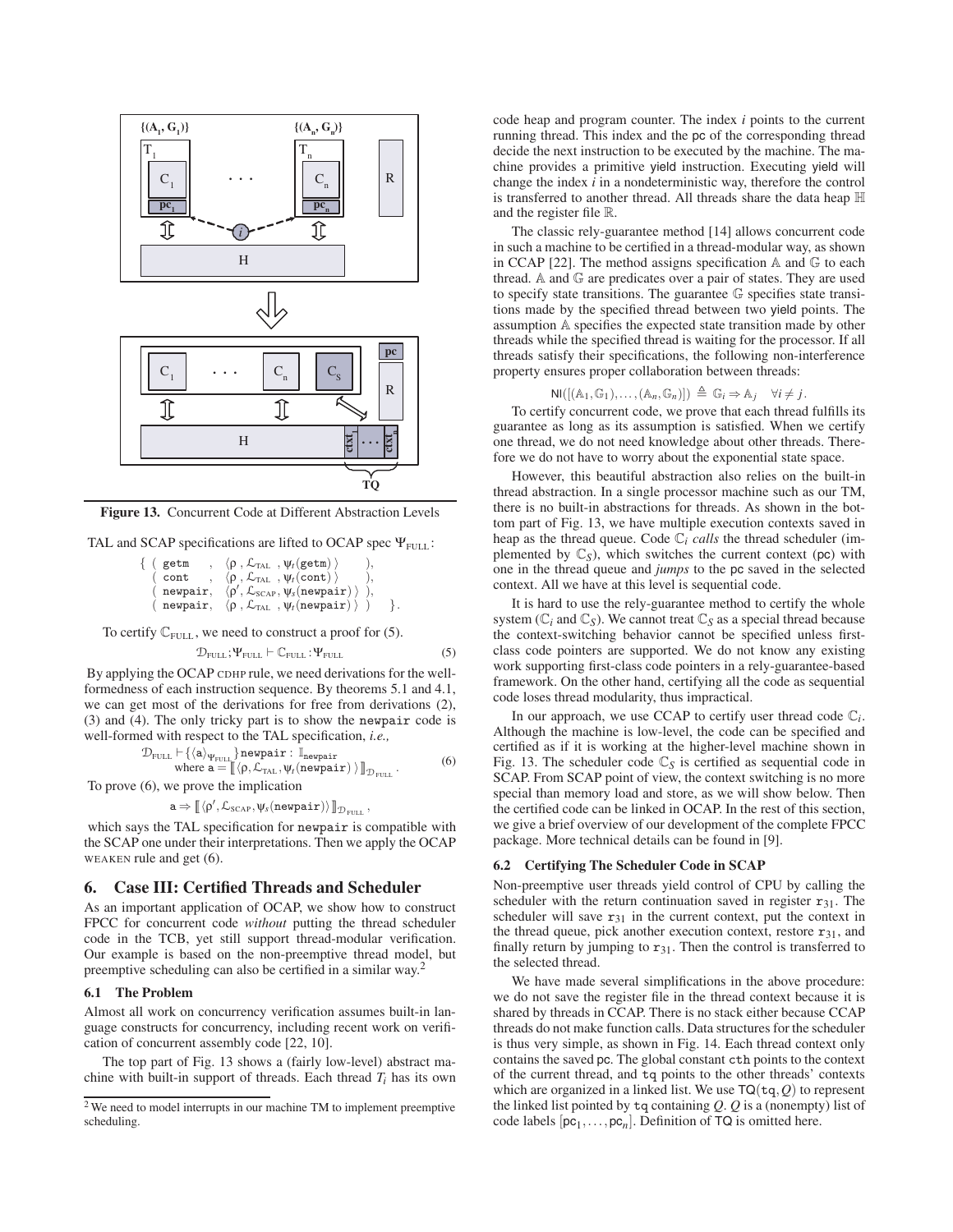



**Figure 14.** Current thread and the thread queue

```
(StPred) p,q ∈ State → Prop
(Assumption) A ∈ State → State → Prop
(Th-Guarant.) \; \check{g}, \mathbb{G} \in State \rightarrow State \rightarrow Prop(CdSpec) θ ::= (p, \check{g}, A, \mathbb{G})(CHSpec) \quad \psi \ ::= \{f \rightsquigarrow \theta\}^*
```


The scheduler is then given the following specification  $(p_s, g_s)$ , where  $|Q|$  represents the set of elements in the list  $Q$ .

p*<sup>s</sup>* - ∃*Q*. cth→( , ) ∗ TQ(tq,*Q*) ∗ True g*<sup>s</sup>* - (∀r ∈ r0,... r30.[r]=[r] )∧ ∀*Q*.∃pc*<sup>x</sup>* ∈ |*Q*|∪{[r31]}.∃*Q* .(|*Q* | = |*Q*|∪{[r31]}\{pc*x*})∧ ([r31] = pc*x*)∧ cth→( , ) ∗ TQ(tq,*Q*) cth→(pc*x*, ) ∗ TQ(tq,*Q* ) ∗ ID

The guarantee  $g_s$  requires that, at the return point of the scheduler, the register file (except  $r_{31}$ ) be restored; a label  $pc_x$  be picked from *Q* (or it can still be old  $[r_{31}]$ ) and be saved in  $r_{31}$ ; the thread queue be well-formed; and the rest part of data heap not be changed. Note g*<sup>s</sup>* leaves the scheduling strategy unspecified.

The scheduler code  $\mathbb{C}_S$  can be certified using  $(p_s, g_s)$  in SCAP without knowing about CCAP.

#### **6.3 CCAP for User Thread Code**

The code specifications in CCAP is a tuple  $(p, \check{g}, A, \mathbb{G})$ , as shown in Fig. 15. A and  $\mathbb G$  are the assumption and guarantee. p is a predicate over the current state. For program points between two yield points, we use  $\check{g}$  to specify the "local" guarantee from the specified point to the next yield point. If the specified point immediately follows a yield,  $\check{g}$  will be same as  $\mathbb{G}$ .

The user thread code  $\mathbb{C}_i$  is specified and certified in CCAP. We apply CCAP rules to construct the derivation  $\psi \vdash \mathbb{C}_i : \psi'$ . The rules we use here are almost the same as their original form [22], except that we revise the original YIELD rule, as shown in Appendix A.3, to adapt to our TM, where yield is done by calling the runtime (*i.e.,* jal yield) instead of executing a built-in yield instruction.

We use  $\mathcal{L}_{\text{CCAP}}$  to represent the type of  $\theta$  (in CiC). The following lift function converts ψ for CCAP to OCAP code heap spec.

$$
\llcorner \psi \lrcorner_{\rho} \triangleq \{(f, \langle \rho, \mathcal{L}_{\text{CCAP}}, (p, \check{g}, \mathbb{A}, \mathbb{G}) \rangle) \mid \psi(f) = (p, \check{g}, \mathbb{A}, \mathbb{G})\}
$$

The interpretation for CCAP specification  $(p, \check{g}, A, \mathbb{G})$  is defined as  $[(p, \check{g}, A, \hat{G})]_{\mathcal{L}_{CCAP}}^p$ , given the language ID  $\rho$ . As usual, it specifies the invariants enforced in CCAP for safety and non-interference.

*Linking the scheduler with threads.* To link the certified scheduler with user code, we assign language IDs  $\rho$  and  $\rho'$  to SCAP and CCAP respectively. The following dictionary  $\mathcal{D}_c$  contains the interpretation for CCAP.

$$
\mathcal{D}_c \,\triangleq\, \{\rho' \!\sim\! \langle \mathcal{L}_{CCAP}, \llbracket \, \_\rrbracket^{\rho'}_{\mathcal{L}_{CCAP}} \rangle \} \, .
$$

Using  $\mathcal{D}_c$  to instantiate the open parameter, SCAP interpretation is now  $[\![\,\_]\!]_{\mathcal{L}_{SCR}^{(p,\mathcal{D}_c)}}^{(p,\mathcal{D}_c)}$  (see section 4 for the definition). Since the scheduler has been certified, applying Theorem 4.1 will automatically convert the SCAP proofs into OCAP proofs.

The following theorem helps us construct sound OCAP proofs from CCAP derivations after we know the specification of yield at the time of linkage.

#### **Theorem 6.1 (CCAP Soundness)**

Let 
$$
\mathcal{D} = \mathcal{D}_c \cup \{ \rho \leadsto \langle \mathcal{L}_{SCAP}, \llbracket - \rrbracket_{\mathcal{L}_{SCAP}}^{(\rho, \mathcal{D}_c)} \rangle \}
$$
 and

$$
\Psi_s = \{(\texttt{yield}, \langle \rho, \mathcal{L}_{\text{SCAP}}, (p_s, g_s) \rangle)\}
$$

- .1. If we have  $\psi \vdash \{(p, \check{g}, A, \mathbb{G})\}$  f: I, then  $\mathcal{D} \vdash \{\langle a \rangle_{\psi}\}$  f: I, where  $\Psi = \text{L}\psi \text{L}_{\rho'} \cup \Psi_s$  and  $\mathbf{a} = [[(\mathbf{p}, \check{\mathbf{g}}, \mathbb{A}, \mathbb{G})]]_{\mathcal{L}_{CCAP}}^{\rho'}$ .
- 2. If we have  $\psi \vdash \mathbb{C} : \psi'$  in CCAP, then  $\mathcal{D}; \Psi \vdash \mathbb{C} : \psi' \bot_{\phi'}$ , where  $\Psi = \sqcup \psi \sqcup \neg \phi \cup \Psi_s.$

## **7. Related Work and Conclusion**

*Semantic Approaches to FPCC.* The semantic approach to FPCC [3, 4, 19] builds semantic models for types and proves typing rules in TAL as lemmas in meta-logic. Our work is similar to this approach in that a uniform assertion is used in the OCAP framework; interpretations are used to map foreign specifications to OCAP assertions, and inference rules of foreign systems are proved as OCAP lemmas. However, our interpretation does not have to be a semantic model of foreign specifications. For instance, when we embed TAL into OCAP, we simply use TAL's syntactic state typing as the interpretation for register file types. This makes our interpretation easier to define than semantic models [1].

OCAP also uses a different specification for embedded code pointers than the step-indexed semantic model [4, 19] specifically defined for type safety. In a companion technical report [9], we show that it is hard to use the step-indexed model to verify partial correctness of programs (Theorem 3.3).

*Syntactic Approaches to FPCC.* In the syntactic approach to FPCC [13, 8], TALs are designed for higher-level abstract machines with mechanized *syntactic* soundness proofs. FPCC is constructed by proving bisimulation between type safe TAL programs and real machine code. In our framework, we allow users to certify machine code directly, but still at a higher abstraction level in TAL. The soundness of TAL is shown by proving TAL instruction rules as lemmas in OCAP. Runtime code for TAL is certified in a different system and is linked with TAL code in OCAP.

Hamid and Shao [12] proposed a technique for interfacing XTAL with CAP. XTAL is a variant of TAL with stubs that encapsulate interfaces of runtime library. Under their design, CAP is used both as a linking framework (like our use of OCAP) and as a system for certifying all the runtime library functions (like our use of SCAP). Our OCAP and SCAP have better modularity than CAP. Furthermore, by splitting the linking framework and the system for certifying runtime, we get a more general and conceptually clearer system.

*Previous work on CAP systems.* CAP is first used in [21] to certify malloc/free libraries. The system used there does not have modular support of embedded code pointers. Ni and Shao [16] solved this problem in XCAP by defining a specification language with a built-in construct for code pointers. XCAP specifications are interpreted into a predicate taking Ψ as an argument. This approach is extended in [11], where a generic system CAP0 is proposed to incorporate various program logics for reasoning about stack-based control abstractions. As discussed in section 3.1, CAP0 only supports the embedding of single or fixed combinations of program logics, which is not open or extensible. Interoperability is not studied in [11] either. OCAP is built upon our previous work on CAP systems, but it is the first framework we use to support interoperability of different systems in an extensible and systematic way. All our previous CAP systems can be trivially embedded in OCAP (see section 3.1).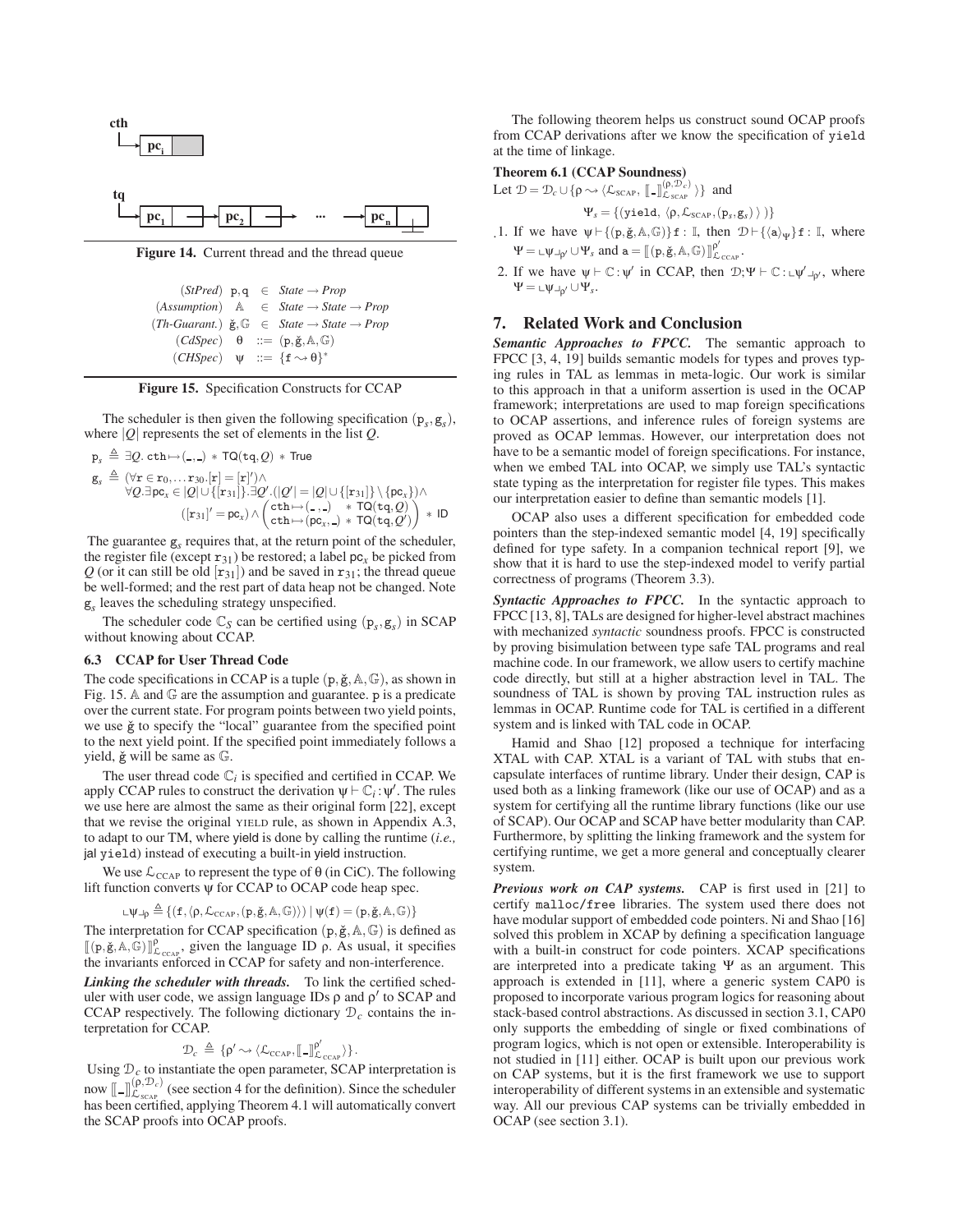*The open verifier framework.* Chang *et al.* proposed an open verifier for verifying untrusted code [5]. Their framework can be customized by embedding extension modules, which are executable verifiers implementing verification strategies in pre-existing systems. However, since their support of indirect jumps needs to know all the possible target addresses, it is unclear how they support separate verification of program modules using different extensions. Open Verifier emphasizes on implementation issues for practical proof construction, while our work explores the generality of FPCC frameworks. OCAP provides a formal basis with clear meta properties for interoperation between verification systems.

*Conclusion.* We propose OCAP as an open framework for constructing FPCC. OCAP lays a thin layer of Hoare-style inference rules over a bare mechanized meta-logic. It has been implemented in the Coq proof assistant with machine-checkable soundness proofs [9]. The assertion language for OCAP is expressive enough to specify the invariants enforced in foreign verification systems. We have embedded in OCAP a program logic (SCAP) for certifying run-time code, a type system (TAL), and a program logic for concurrency verification (CCAP). OCAP also supports separate verification of program modules in different foreign systems. We presented two applications to demonstrate OCAP's support for interoperation. The first one shows how to use OCAP to link TAL code with certified libraries; the second one shows how to construct FPCC for concurrent code without trusting the scheduler: scheduler code and user thread code are certified in different systems and linked in OCAP. In the future, we plan to apply OCAP to certify a large set of other applications, especially those involving important language features such as embedded code pointers, mutable references, and recursive data structures.

This paper focuses on the support of "horizontal" modularity in the sense that all program modules are homogeneous TM code. We may also support "vertical" modularity in the same framework. To incorporate modules programmed in different assembly languages or even high-level languages, we need to first formalize the translation/compilation from these languages to TM. The formalized compilation procedure is embedded in the definition of the corresponding interpretation function. Then the soundness theorem for embedding a foreign system will be similar to the main theorem of type-preserving compilation [15]. We will leave this as future work.

## **Acknowledgments**

We thank anonymous referees for suggestions and comments on an earlier version of this paper. This research is based on work supported in part by gifts from Intel and Microsoft, and NSF grants CCR-0524545. Yu Guo's research is supported in part by the National Natural Science Foundation of China under Grant No. 60673126. Any opinions, findings, and conclusions contained in this document are those of the authors and do not reflect the views of these agencies.

## **References**

- [1] A. J. Ahmed. *Semantics of Types for Mutable State*. PhD thesis, Princeton University, 2004.
- [2] A. W. Appel. Foundational proof-carrying code. In *Proc. 16th IEEE Symposium on Logic in Computer Science*, pages 247–258. IEEE Computer Society, June 2001.
- [3] A. W. Appel and A. P. Felty. A semantic model of types and machine instructions for proof-carrying code. In *Proc. 27th ACM Symp. on Principles of Prog. Lang.*, pages 243–253. ACM Press, 2000.
- [4] A. W. Appel and D. McAllester. An indexed model of recursive types for foundational proof-carrying code. *ACM Trans. on Programming Languages and Systems*, 23(5):657–683, 2001.
- [5] B.-Y. Chang, A. Chlipala, G. Necula, and R. Schneck. The open verifier framework for foundational verifiers. In *Proc. 2005 ACM SIGPLAN International Workshop on Types in Language Design and Implementation*, pages 1–12, Jan. 2005.
- [6] Coq Development Team. The Coq proof assistant reference manual. The Coq release v8.0, Oct. 2005.
- [7] K. Crary. Toward a foundational typed assembly language. In *Proc. 30th ACM Symp. on Principles of Prog. Lang.*, pages 198–212, 2003.
- [8] K. Crary and S. Sarkar. Foundational certified code in a metalogical framework. In *CADE'03*, volume 2741 of *LNCS*, pages 106–120. Springer, 2003.
- [9] X. Feng, Z. Ni, Z. Shao, and Y. Guo. An open framework for foundational proof-carrying code. Technical Report YALEU/DCS/TR-1373 (with Coq Implementation), Dept. of Computer Science, Yale University, New Haven, CT, November 2006.
- [10] X. Feng and Z. Shao. Modular verification of concurrent assembly code with dynamic thread creation and termination. In *Proc. 2005 ACM SIGPLAN Int'l Conf. on Functional Prog.*, pages 254–267, 2005.
- [11] X. Feng, Z. Shao, A. Vaynberg, S. Xiang, and Z. Ni. Modular verification of assembly code with stack-based control abstractions. In *Proc. 2006 ACM Conf. on Prog. Lang. Design and Impl.*, pages 401–414, New York, NY, USA, June 2006. ACM Press.
- [12] N. A. Hamid and Z. Shao. Interfacing hoare logic and type systems for foundational proof-carrying code. In *Proc. 17th International Conference on Theorem Proving in Higher Order Logics*, volume 3223 of *LNCS*, pages 118–135. Springer-Verlag, Sept. 2004.
- [13] N. A. Hamid, Z. Shao, V. Trifonov, S. Monnier, and Z. Ni. A syntactic approach to foundational proof-carrying code. In *Proc. 17th IEEE Symposium on Logic in Computer Science*, pages 89–100, July 2002.
- [14] C. B. Jones. Tentative steps toward a development method for interfering programs. *ACM Trans. on Programming Languages and Systems*, 5(4):596–619, 1983.
- [15] G. Morrisett, D. Walker, K. Crary, and N. Glew. From System F to typed assembly language. In *Proc. 25th ACM Symp. on Principles of Prog. Lang.*, pages 85–97. ACM Press, Jan. 1998.
- [16] Z. Ni and Z. Shao. Certified assembly programming with embedded code pointers. In *Proc. 33rd ACM Symp. on Principles of Prog. Lang.*, pages 320–333, 2006.
- [17] P. W. O'Hearn, H. Yang, and J. C. Reynolds. Separation and information hiding. In *Proc. 31st ACM Symp. on Principles of Prog. Lang.*, pages 268–280, Venice, Italy, Jan. 2004. ACM Press.
- [18] C. Paulin-Mohring. Inductive definitions in the system Coq—rules and properties. In *Proc. TLCA*, volume 664 of *LNCS*, 1993.
- [19] G. Tan. *A Compositional Logic for Control Flow and its Application in Foundational Proof-Carrying Code*. PhD thesis, Princeton University, 2005.
- [20] A. K. Wright and M. Felleisen. A syntactic approach to type soundness. *Information and Computation*, 115(1):38–94, 1994.
- [21] D. Yu, N. A. Hamid, and Z. Shao. Building certified libraries for PCC: Dynamic storage allocation. In *Proc. 2003 European Symposium on Programming (ESOP'03)*, April 2003.
- [22] D. Yu and Z. Shao. Verification of safety properties for concurrent assembly code. In *Proc. 2004 ACM SIGPLAN Int'l Conf. on Functional Prog.*, pages 175–188, September 2004.

# **A. Inference Rules of Foreign Systems**

# **A.1 SCAP Inference Rules**

SCAP inference rules are presented in Fig. 16.

## **A.2 TAL Typing Rules**

## See Fig. 17 and 18.

#### **A.3 CCAP Inference Rules**

Selected CCAP rules are shown in Fig. 19.